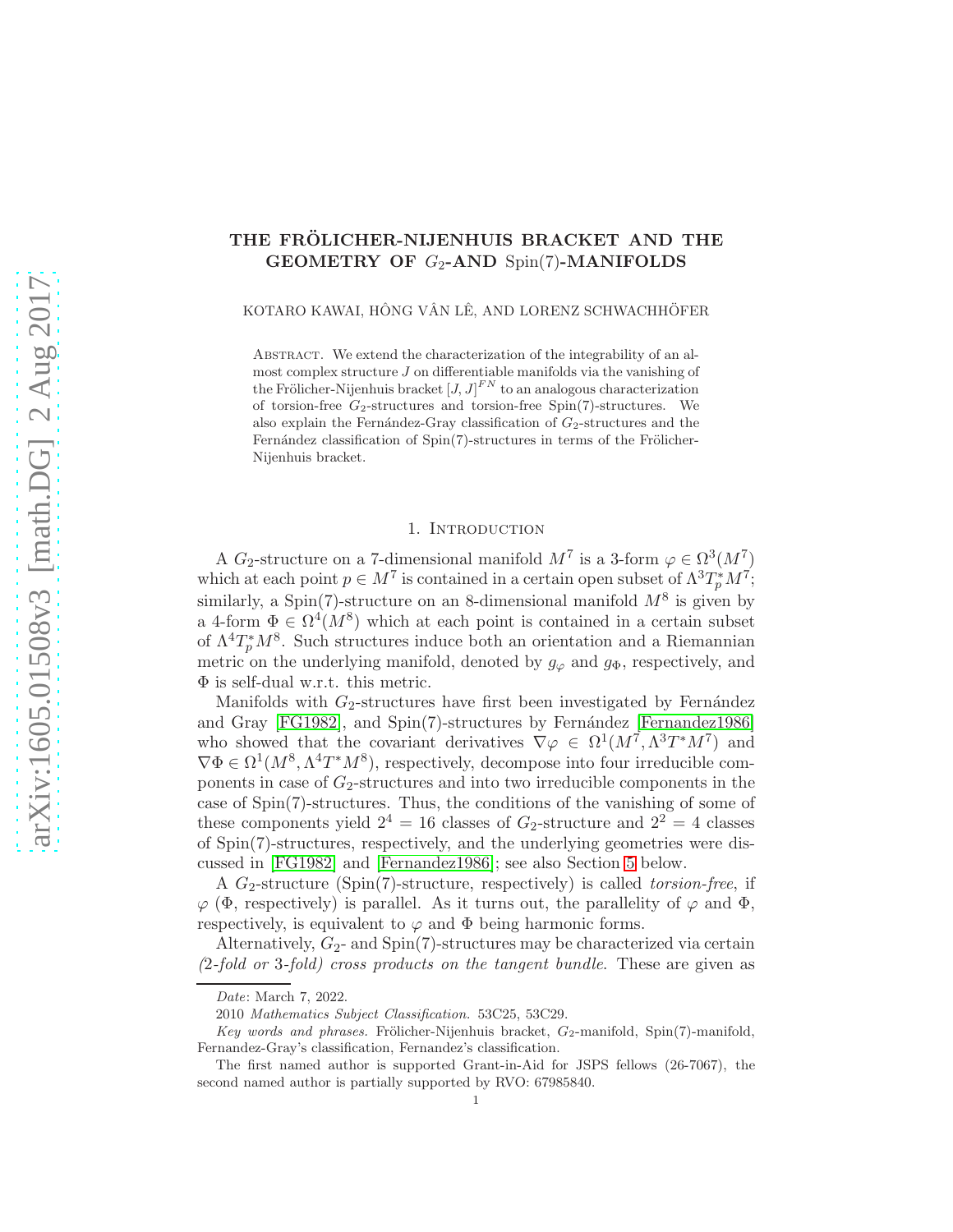the sections

 $Cr_{\varphi} := \delta_{g_{\varphi}} \varphi \in \Omega^2(M^7, TM^7), \quad \chi_{\varphi} := -\delta_{g_{\varphi}} * \varphi \in \Omega^3(M^7, TM^7)$ 

in case of  $G_2$ -structures, and as

$$
P_{\Phi} := -\delta_{g_{\Phi}} \Phi \in \Omega^3(M^8, TM^8),
$$

where  $\delta_g: \Omega^{k+1}(M) \to \Omega^k(M, TM)$  is the contraction of a differential form with the Riemannian metric  $g$  and have natural interpretations via octonian multiplication. The triple cross product  $\chi \in \Omega^3(M^7, TM^7)$  on a manifold with a  $G_2$ -structure has been introduced by Harvey-Lawson [\[HL1982\]](#page-24-0) and was used in many papers on deformation of associative submanifolds, see e.g.[\[McLean1998\]](#page-24-1), [\[Kawai2014\]](#page-24-2), [\[LV2016\]](#page-24-3). The 3-fold cross product  $P$  on  $\mathbb{R}^8$ has been first explicitly constructed by Brown and Gray [\[BG1967\]](#page-23-2). They also proved that (up to the  $G_2$ -action) there are exactly two non-equivalent 3-fold cross products on  $\mathbb{R}^8 = \mathbb{O}$ . In [\[HL1982\]](#page-24-0) Harvey and Lawson intensively used the 3-fold cross product on  $\mathbb{R}^8$  which is related to the Cayley 4-form and hence is invariant under the action of Spin(7). Fernandez showed the uniqueness of a Spin(7)-invariant 4-form on  $\mathbb{R}^8$  (up to a multiplicative constant) and used the associated 3-fold cross product to classify Spin(7) structures on 8-manifolds [\[Fernandez1986\]](#page-23-1).

In this article, we view these cross products as elements of the Frölicher-Nijenhuis Lie algebra  $\Omega^*(M, TM)$ . Namely, it was shown by Frölicher-Nijenhuis in [\[FN1956\]](#page-23-3) that  $\Omega^*(M, TM)$  can be given the structure of a graded Lie algebra using the Frölicher-Nijenhuis bracket  $[ , ]^{FN}$  in a natural way. Thus, given a manifold with a  $G_2$ -structure  $(M^7, \varphi)$ , we may consider the Frölicher-Nijenhuis brackets

$$
[Cr_{\varphi}, \chi_{\varphi}]^{FN} \in \Omega^{5}(M^{7}, TM^{7}), \quad [\chi_{\varphi}, \chi_{\varphi}]^{FN} \in \Omega^{6}(M^{7}, TM^{7}),
$$

(observe that  $[Cr, Cr]^{FN} = 0$  due to graded skew-symmetry), and analogously, for a manifold with a Spin(7)-structure  $(M^8, \Phi)$  we may consider

$$
[P_{\Phi}, P_{\Phi}]^{FN} \in \Omega^{6}(M^{8}, TM^{8}).
$$

These brackets may be regarded as a natural generalization of the Nijenhuis tensor of an almost complex structure J. Indeed, regarding such a structure as an element  $J \in \Omega^1(M, TM)$ , it turns out that  $[J, J]^{FN} \in \Omega^2(M, TM)$ coincides – up to a constant multiple – with the Nijenhuis tensor of  $J$ , whence *J* is integrable if and only if  $[J, J]^{FN} = 0$  [\[FN1956b\]](#page-24-4).

Our main result is that the Frölicher-Nijenhuis bracket also characterizes the torsion-freeness of  $G_2$ - and Spin(7)-structures, respectively. Namely, we show the following.

<span id="page-1-0"></span>**Theorem 1.1.** Let  $(M^7, \varphi)$  be a manifold with a  $G_2$ -structure and the associated Riemannian metric  $g = g_{\varphi}$ , and let  $\nabla$  be the Levi-Civita connection of g. Then for every  $p \in M^7$  the following are equivalent.

- (1) The G<sub>2</sub>-structure is torsion-free at p, i.e.,  $(\nabla \varphi)_p = 0$ .
- (2)  $[Cr_{\varphi}, \chi_{\varphi}]_p^{FN} = 0 \in \Lambda^5 T_p^* M^7 \otimes T_p M^7.$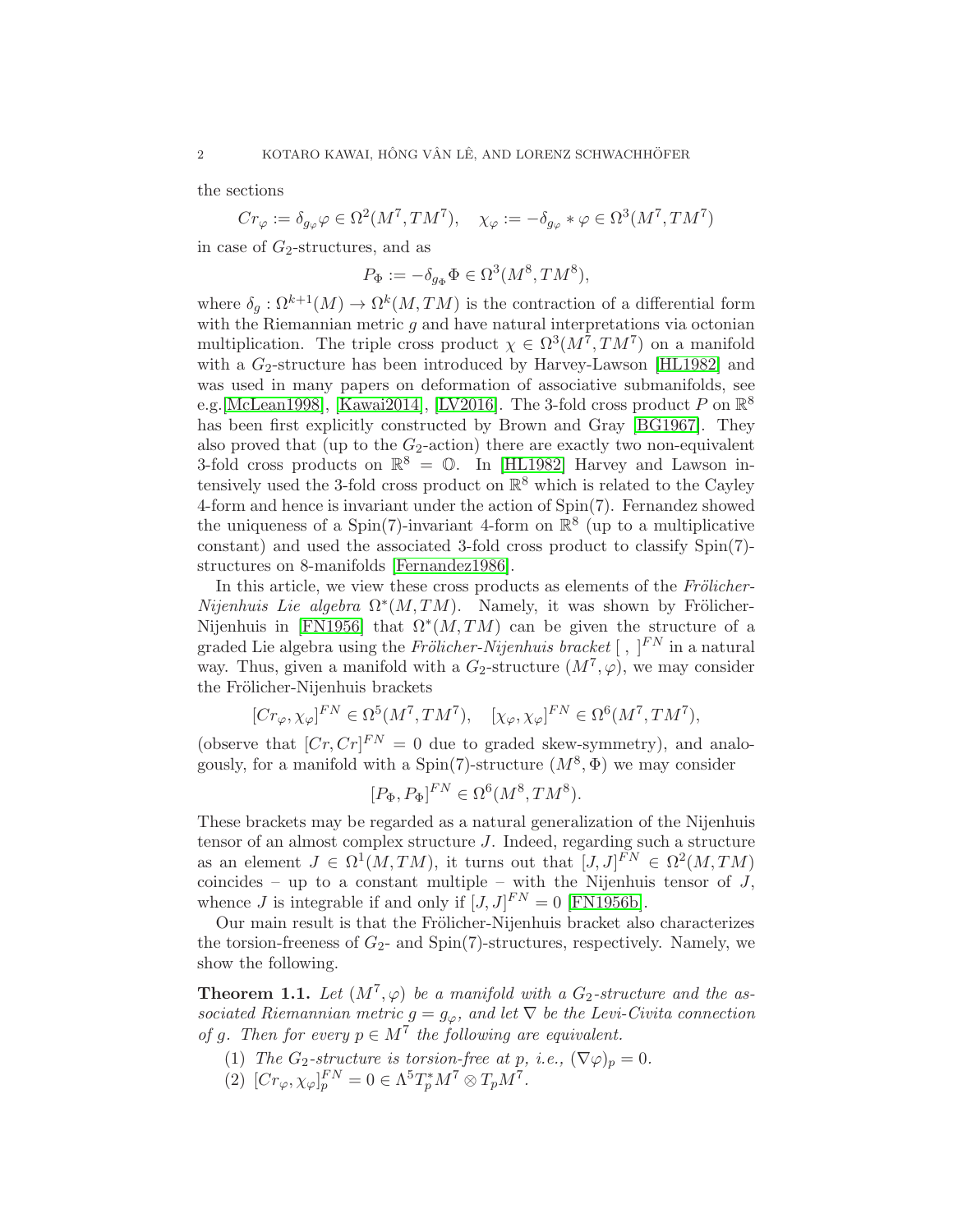$$
(3) \ [\chi_{\varphi}, \chi_{\varphi}]_p^{FN} = 0 \in \Lambda^6 T_p^* M^7 \otimes T_p M^7.
$$

In fact, we show in Theorem [3.7](#page-11-0) that  $(\nabla \varphi)_p$  is characterized by either  $[\chi_{\varphi}, \chi_{\varphi}]_p^{FN}$ , or by the projection of  $[Cr_{\varphi}, \chi_{\varphi}]_p^{FN}$  onto a subspace isomorphic to  $T_pM^7\otimes T_pM^7$ .

<span id="page-2-1"></span>**Theorem 1.2.** Let  $(M^8, \Phi)$  be a manifold with a Spin(7)-structure, and let  $\nabla$  be the Levi-Civita connection of the associated Riemannian metric  $q = q_{\Phi}$ . Then for every  $p \in M^8$  the following are equivalent.

- (1) The Spin(7)-structure is torsion-free at p, i.e.,  $(\nabla \Phi)_p = 0$ .
- (2)  $[P_{\Phi}, P_{\Phi}]_p^{FN} = 0 \in \Lambda^6 T_p^* M^8 \otimes T_p M^8.$

Namely, we show in Theorem [4.6](#page-17-1) that  $(\nabla \Phi)_p$  is characterized by the projection of  $[P_{\Phi}, P_{\Phi}]_p^{FN}$  onto a subspace isomorphic to  $W_p^7 \otimes T_p M^8$  for some rank-7 bundle  $\Lambda^6 T^* M^8 \supset W^7 \to M^8$ .

These explicit descriptions also allow us to give a complete characterization of the 16 cases of  $G_2$ -structures in terms of  $[Cr_\varphi, \chi_\varphi]_p^{FN}$  and  $[\chi_\varphi, \chi_\varphi]_p^{FN}$ , and of the 4 classes of Spin(7)-structures in terms of  $[P_{\Phi}, P_{\Phi}]_p^{FN}$ ; cf. Section [5.](#page-17-0)

Our paper is organized as follows. In Section [2](#page-2-0) we recall the Frölicher-Nijenhuis bracket on  $\Omega^*(M, TM)$ . Then we turn to the case of  $G_2$ -structures in Section [3,](#page-5-0) characterizing the torsion endomorphism and showing the results that lead us to Theorem [1.1.](#page-1-0) In Section [4,](#page-12-0) we repeat this discussion for the case of Spin(7)-structures which leads to Theorem [1.2.](#page-2-1) Finally, the characterization of the 16 classes of  $G_2$ -structures and the 4 classes of Spin(7)-structures in terms of the Frölicher-Nijenhuis bracket is given in Section [5.](#page-17-0) The appendix then contains the proofs of some identities on representations of  $G_2$  and  $Spin(7)$  which are used throughout the paper.

### 2. Preliminaries

<span id="page-2-0"></span>2.1. The Frölicher-Nijenhuis bracket. Let M be a manifold and  $(\Omega^*(M), \wedge)$  =  $(\bigoplus_{k\geq 0} \Omega^k(M), \wedge)$  be the graded algebra of differential forms. We shall use superscripts to indicate the degree of a form, i.e.,  $\alpha^{k}$  denotes an element of  $\Omega^k(M).$ 

Evidently, contraction  $i_X : \Omega^k(M) \to \Omega^{k-1}(M)$  with a vector field  $X \in$  $\mathfrak{X}(M)$  is a derivation of degree -1. More generally, for  $K \in \Omega^k(M, TM)$  we define  $i_K \alpha^l$  as the *contraction of* K with  $\alpha^l \in \Omega^l(M)$  pointwise by

$$
\imath_{\kappa^k \otimes X} \alpha^l := \kappa^k \wedge (\imath_X \alpha^l) \in \Omega^{k+l-1}(M),
$$

where  $\kappa^k \in \Omega^k(M)$  and  $X \in \mathfrak{X}(M)$  is a vector field, and this is a derivation of  $\Omega^*(M)$  of degree  $l-1$ . Thus, the Nijenhuis-Lie derivative along  $K \in$  $\Omega^k(M,TM)$  defined as

<span id="page-2-2"></span>(2.1) 
$$
\mathcal{L}_K(\alpha^l) := [i_K, d](\alpha^l) = i_K(d\alpha^l) + (-1)^k d(i_K \alpha^l) \in \Omega^{k+l}(M)
$$

is a derivation of  $\Omega^*(M)$  of degree k.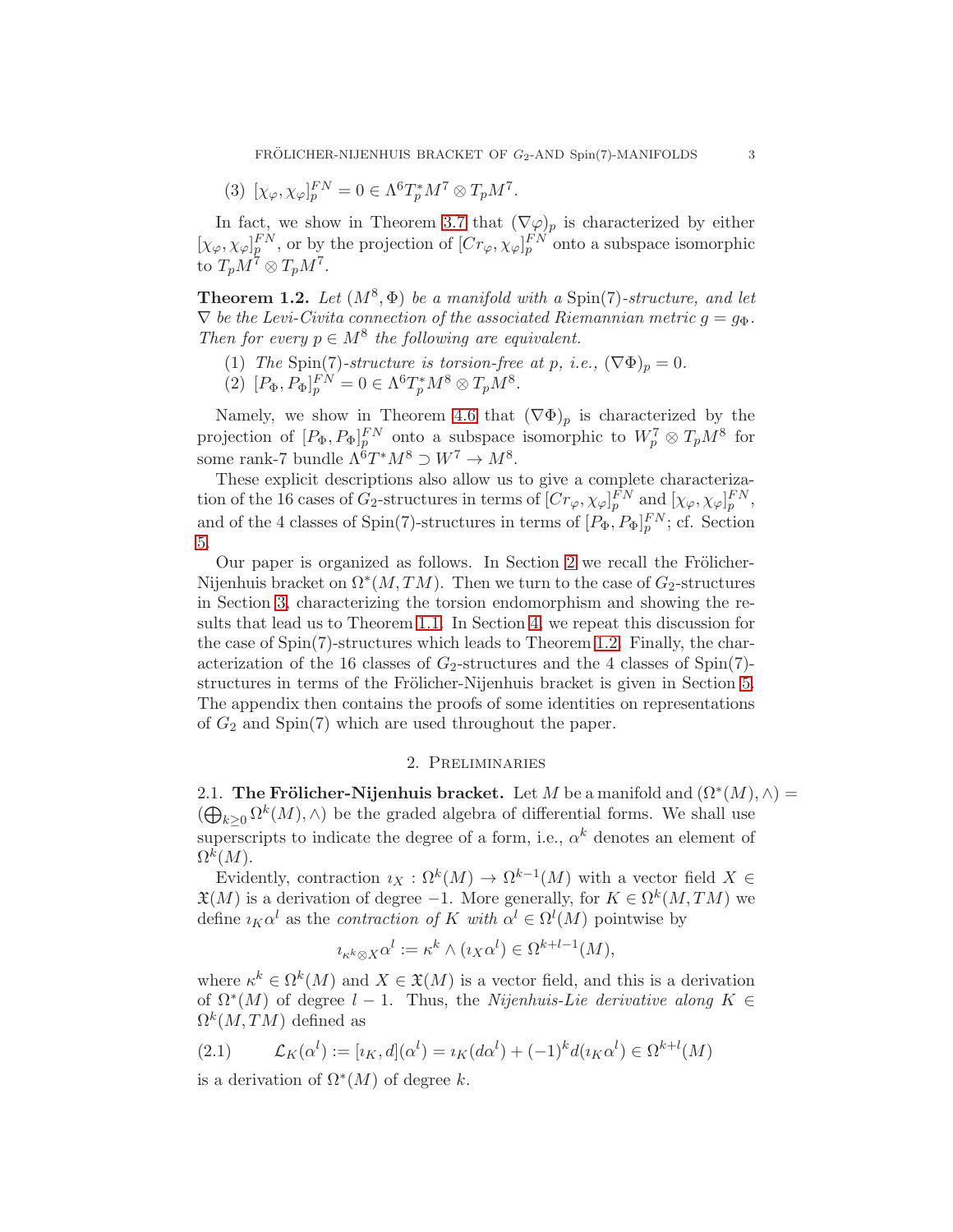Observe that for  $k = 0$  in which case  $K \in \Omega^0(M, TM)$  is a vector field, both  $i_K$  and  $\mathcal{L}_K$  coincide with the standard notion of contraction with and Lie derivative along a vector field.

In [\[FN1956\]](#page-23-3) [\[FN1956b\]](#page-24-4), it was shown that  $\Omega^*(M, TM)$  can be given a unique Lie algebra structure, called the Frölicher-Nijenhuis bracket and denoted by [ $\cdot$ , ·]<sup>*FN*</sup>, such that  $\mathcal L$  defines an action of  $\Omega^*(M, TM)$  on  $\Omega^*(M)$ , that is,

<span id="page-3-0"></span>
$$
(2.2) \qquad \mathcal{L}_{[K_1,K_2]^{FN}} = [\mathcal{L}_{K_1}, \mathcal{L}_{K_2}] =: \mathcal{L}_{K_1} \circ \mathcal{L}_{K_2} - (-1)^{|K_1||K_2|} \mathcal{L}_{K_2} \circ \mathcal{L}_{K_1}.
$$

It is given by the following formula for  $\alpha^k \in \Omega^k(M)$ ,  $\beta^l \in \Omega^l(M)$ ,  $X_1, X_2 \in$  $\mathfrak{X}(M)$  [\[KMS1993,](#page-24-5) Theorem 8.7 (6), p. 70]:

<span id="page-3-2"></span>
$$
[\alpha^{k} \otimes X_{1}, \beta^{l} \otimes X_{2}]^{FN} = \alpha^{k} \wedge \beta^{l} \otimes [X_{1}, X_{2}]
$$
  
\n
$$
+ \alpha^{k} \wedge \mathcal{L}_{X_{1}} \beta^{l} \otimes X_{2} - \mathcal{L}_{X_{2}} \alpha^{k} \wedge \beta^{l} \otimes X_{1}
$$
  
\n
$$
+ (-1)^{k} \left( d\alpha^{k} \wedge (\imath_{X_{1}} \beta^{l}) \otimes X_{2} + (\imath_{X_{2}} \alpha^{k}) \wedge d\beta^{l} \otimes X_{1} \right).
$$

In particular, for a vector field  $X \in \mathfrak{X}(M)$  and  $K \in \Omega^*(M, TM)$  we have [\[KMS1993,](#page-24-5) Theorem 8.16 (5), p. 75]

$$
\mathcal{L}_X(K) = [X, K]^{FN},
$$

that is, the Frölicher-Nijenhuis bracket with a vector field coincides with the Lie derivative of the tensor field  $K \in \Omega^*(M, TM)$  which means that  $\exp(tX): \Omega^*(M, TM) \to \Omega^*(M, TM)$  is the action induced by (local) diffeomorphisms of M.

**Example 2.1.** Let  $A \in \Omega^1(M, TM)$  be an endomorphism field on M. Then [\[KMS1993,](#page-24-5) Remark 8.17, p. 75]

$$
[A,A]^{FN} = 2[A,A]_N,
$$

where  $[A, A]_N$  is the Nijenhuis tensor of A. W.r.t. a local frame  $(e_i)$  with dual frame  $(e^i)$  we can write  $A = e^i \otimes Ae_i$ , whence

(2.4) 
$$
\mathcal{L}_{A}\alpha^{k} \stackrel{(2.1)}{=} e^{i} \wedge (i_{Ae_i}d\alpha^{k}) - d(e^{i} \wedge (i_{Ae_i}\alpha^{k}))
$$

$$
= A \cdot d\alpha^{k} - d(A \cdot \alpha^{k}),
$$

<span id="page-3-1"></span>where we denote by  $\cdot$  the pointwise action of  $A_p \in End(T_pM)$  on  $\Lambda^k T_p^*M$ . Observe that by [\(2.2\)](#page-3-0) we have  $\mathcal{L}_{[A,A]^{FN}} = 2(\mathcal{L}_A)^2$ , so that the derivation  $\mathcal{L}_A : \Omega^k(M) \to \Omega^{k+1}(M)$  is a differential iff  $[A, A]_N = 0$ .

For instance, if  $A = Id$  then  $I \cdot \alpha^k = e^i \wedge (\iota_{e_i} \alpha^k) = k \alpha^k$ , so that

$$
\mathcal{L}_I \alpha^{k} \stackrel{(2.4)}{=} I \cdot d\alpha^k - d(I \cdot \alpha^k) = (k+1)d\alpha^k - d(k\alpha^k) = d\alpha^k.
$$

To see another example, let  $A = J$  be an almost complex structure. Then  $[J, J]^{FN} = 2[J, J]_N = 0$  iff J is integrable, and in this case one calculates from [\(2.4\)](#page-3-1) that  $\mathcal{L}_J = -d^c = i(\partial - \overline{\partial})$  is the negative of the complex differential, where  $d = \partial + \overline{\partial}$  is the decomposition into the holomorphic and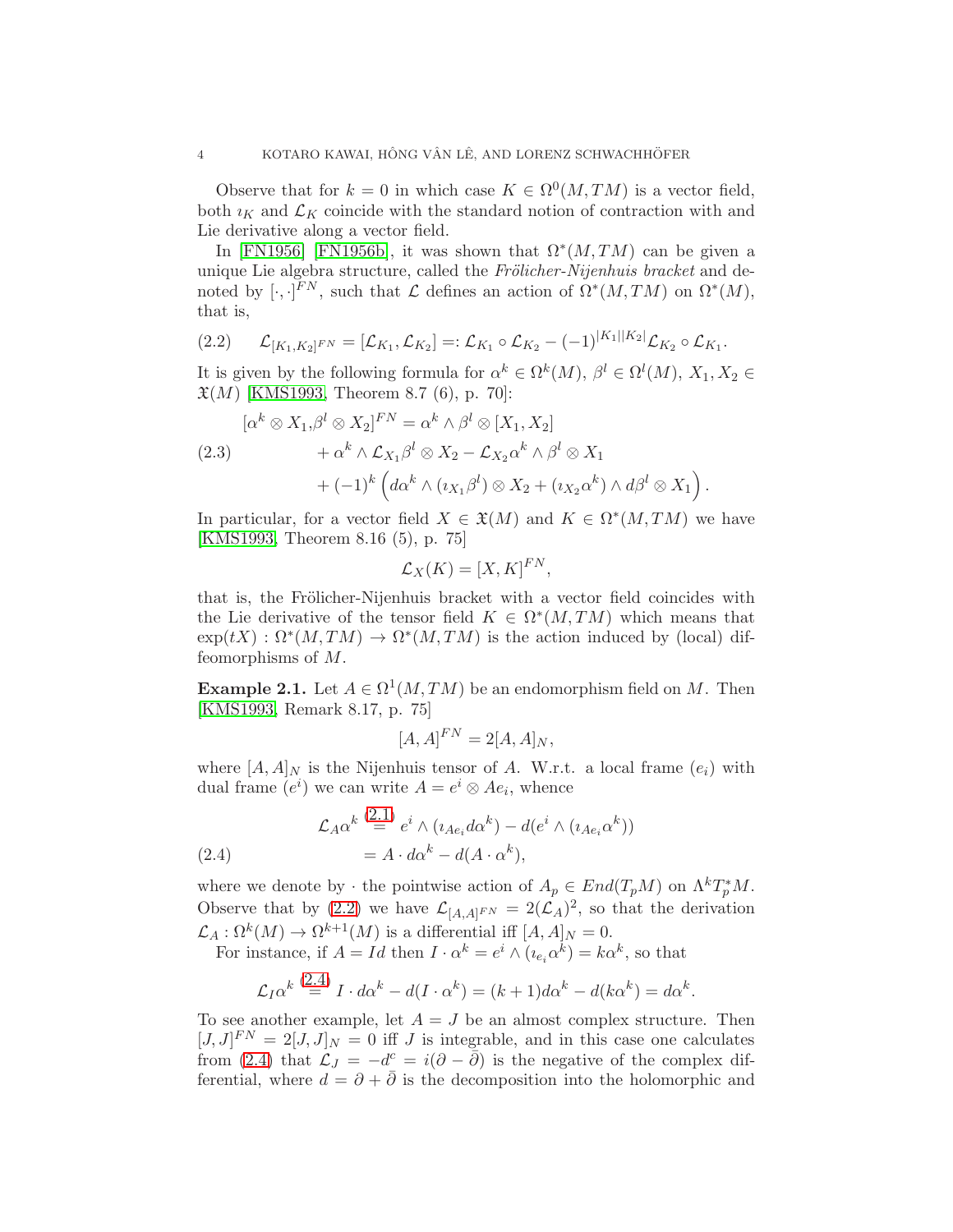anti-holomorphic part of d. In particular,  $H_J^*(\Omega^*(M)) \cong H_{dR}^*(M)$  coincides with the deRham cohomology.

We end this section by providing a formula for the Frölicher-Nijenhuis bracket for those types of forms which we shall be concerned with. Recall from the introduction that on a Riemannian manifold  $(M, g)$  we define the map

<span id="page-4-0"></span>(2.5) 
$$
\delta = \delta_g : \Lambda^k V^* \longrightarrow \Lambda^{k-1} V^* \otimes V, \qquad \delta_g(\alpha^k) := (\iota_{e_i} \alpha^k) \otimes (e^i)^{\#},
$$

taking the sum over some basis  $(e_i)$  of  $T_pM$  with dual basis  $(e^i)$  of  $T_p^*M$ . This implies that to each  $\Psi \in \Omega^{k+1}(M)$  we may associate a section  $\delta_g(\Psi) \in$  $\Omega^k(M,TM).$ 

<span id="page-4-1"></span>**Proposition 2.2.** Let  $(M, g)$  be an n-dimensional Riemannian manifold of dimension n and let  $\Psi_l \in \Omega^{k_l+1}(M)$ ,  $l = 1, 2$ . Moreover, let

$$
K_l := \delta_g(\Psi_l) \in \Omega^{k_l}(M, TM)
$$

with the map  $\delta_q$  from [\(2.5\)](#page-4-0).

Then the Frölicher-Nijenhuis bracket at  $p \in M$  is given as

$$
[K_1, K_2]_p^{FN} = ((\iota_{e_i} \Psi_1) \wedge (\iota_{e_j} \nabla_{e_i} \Psi_2) - (-1)^{k_1} (\iota_{e_j} \iota_{e_i} \Psi_1) \wedge e^k \wedge \iota_{e_i} \nabla_{e_k} \Psi_2 - (\iota_{e_j} \nabla_{e_i} \Psi_1) \wedge (\iota_{e_i} \Psi_2) - (-1)^{k_1} e^k \wedge \iota_{e_i} \nabla_{e_k} \Psi_1 \wedge (\iota_{e_j} \iota_{e_i} \Psi_2) \big) \otimes (e^j)^{\#},
$$

where  $(e_i)$  is an arbitrary basis of  $T_pM$  with dual basis  $(e^i)$  of  $T_p^*M$ . In particular, if  $K_1 = K_2 =: K$  and  $k_1 = k_2$  is odd, then

$$
[K, K]_p^{FN} = 2((\iota_{e_i}\Psi) \wedge (\iota_{e_j}\nabla_{e_i}\Psi) + (\iota_{e_j}\iota_{e_i}\Psi) \wedge e^k \wedge \iota_{e_i}\nabla_{e_k}\Psi) \otimes (e^j)^{\#}.
$$

**Remark 2.3.** If  $K_1 = K_2 = K$  and  $k_1 = k_2$  is even, then  $[K, K]^{FN} = 0$ due to the graded skew symmetry of the bracket. Furthermore, observe that  $(e^{j})^{\#} = e_{j}$  in case  $(e_{i})$  is an orthonormal basis.

*Proof.* Evidently, if this formula holds for *some* basis  $(e_i)$  with dual basis  $(e^{j})$ , then it holds for *any* basis. Therefore, it suffices to show the assertion for an orthonormal basis  $(e_j)$  in which case  $(e^j)^\# = e_j$ .

Choose geodesic normal coordinates  $(x^{i})$  around  $p \in M$  in such a way that  $(\partial_i)_p := (\partial/\partial x^i)_p$  is an orthonormal basis of  $T_pM$ . The dual basis of  $\partial_i$ is  $dx^i$ , whence  $(dx^i)^{\#} = g^{ij}\partial_j$ . Thus,

$$
K_l = (\iota_{\partial_i} \Psi_l) \otimes (dx^i)^{\#} = g^{ij} (\iota_{\partial_i} \Psi_l) \otimes \partial_j.
$$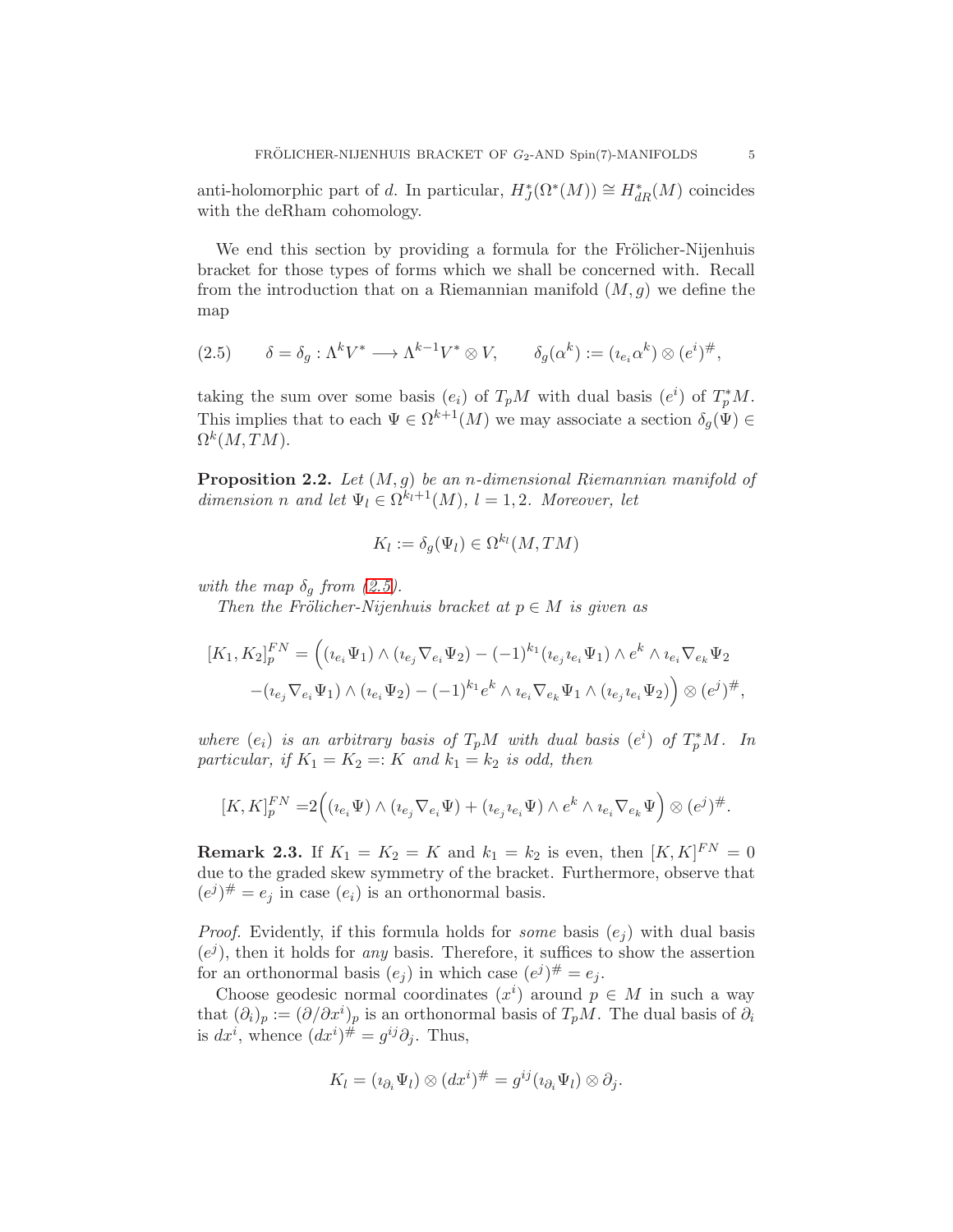Thus, by  $(2.3)$ 

$$
[K_1, K_2]^{FN} = [g^{ij}(\imath_{\partial_i} \Psi_1) \otimes \partial_j, g^{rs}(\imath_{\partial_r} \Psi_2) \otimes \partial_s]^{FN}
$$
  
\n
$$
= (g^{ij}(\imath_{\partial_i} \Psi_1) \wedge \mathcal{L}_{\partial_j} (g^{rs}(\imath_{\partial_r} \Psi_2)) \otimes \partial_s
$$
  
\n
$$
- \mathcal{L}_{\partial_s} (g^{ij}(\imath_{\partial_i} \Psi_1)) \wedge g^{rs}(\imath_{\partial_r} \Psi_2) \otimes \partial_j
$$
  
\n
$$
+ (-1)^{k_1} d(g^{ij}(\imath_{\partial_i} \Psi_1)) \wedge \imath_{\partial_j} (g^{rs}(\imath_{\partial_r} \Psi_2)) \otimes \partial_s
$$
  
\n
$$
+ (-1)^{k_1} (\imath_{\partial_s} (g^{ij}(\imath_{\partial_i} \Psi_1)) \wedge d(g^{rs}(\imath_{\partial_r} \Psi_2)) \otimes \partial_j.
$$

<span id="page-5-0"></span>Since at p,  $g_{ij} = g^{ij} = \delta_{ij}, \partial_r g_{ij} = 0, \mathcal{L}_{\partial_j} \Psi = \nabla_{e_j} \Psi, \nabla_{\partial_i} \partial_j = 0, \text{ and}$  $\partial_j = (e^j)^\#,$  the asserted formula follows.

## 3. CROSS PRODUCTS AND  $G_2$ -STRUCTURES

3.1.  $G_2$ -structures and associated cross products. In this section we collect some basic facts on  $G_2$ -structures, see e.g. [\[Humphreys1978\]](#page-24-6), [\[Bryant1987\]](#page-23-4), [\[FG1982\]](#page-23-0), [\[HL1982\]](#page-24-0) for references.

Let  $M$  be an oriented 7-manifold. A  $G_2$ -structure on  $M$  is a 3-form  $\varphi \in \Omega^3(M)$  such that at each  $p \in M$  there is a positively oriented basis  $(e_i)$ of  $T_pM$  with dual basis  $(e^i)$  such that

<span id="page-5-2"></span>(3.1) 
$$
\varphi_p = e^{123} + e^{145} + e^{167} + e^{246} - e^{257} - e^{347} - e^{356},
$$

where  $e^{i_1...i_k}$  is short for  $e^{i_1} \wedge \cdots \wedge e^{i_k}$ . We call such a basis a  $G_2$ -frame. The stabilizer of  $\varphi_p$  is isomorphic to the exceptional group  $G_2$ , and there is a unique G<sub>2</sub>-invariant Riemannian metric  $g_{\varphi}$  on M such that each G<sub>2</sub>-frame is orthonormal. In particular, the Hodge-dual of  $\varphi$  w.r.t.  $g_{\varphi}$  is given by

(3.2) 
$$
*_g\varphi = e^{4567} + e^{2367} + e^{2345} + e^{1357} - e^{1346} - e^{1256} - e^{1247}.
$$

<span id="page-5-3"></span>The set of  $G_2$ -frames yields a principal  $G_2$ -bundle

 $G_2(M) = G_2(M, \varphi) \longrightarrow M,$ 

whence for each  $G_2$ -module V we denote by

(3.3) 
$$
V(M) := G_2(M) \times_{G_2} V \longrightarrow M
$$

the associated vector bundle over  $M$ . For instance,

$$
V_7(M) \cong TM \cong T^*M.
$$

<span id="page-5-1"></span>**Definition 3.1.** [\[HL1982\]](#page-24-0) Let  $(M, \varphi)$  be an oriented manifold with a  $G_2$ structure  $\varphi$  and the induced Riemannian metric  $g = g_{\varphi}$ . Then the TMvalued forms  $Cr_\varphi \in \Omega^2(M,TM)$  and  $\chi_\varphi \in \Omega^3(M,TM)$  are defined by

$$
Cr_{\varphi} := \delta_{g_{\varphi}}(\varphi) \quad \text{and} \quad \chi_{\varphi} := -\delta_g(\ast \varphi),
$$

and are called the 2-fold and 3-fold cross product on M, respectively. That is, for  $x, y, z, w \in TM$  we have

$$
g_{\varphi}(Cr_{\varphi}(x,y),z)=\varphi(x,y,z), \qquad g_{\varphi}(\chi_{\varphi}(x,y,z),w)=*\varphi(x,y,z,w).
$$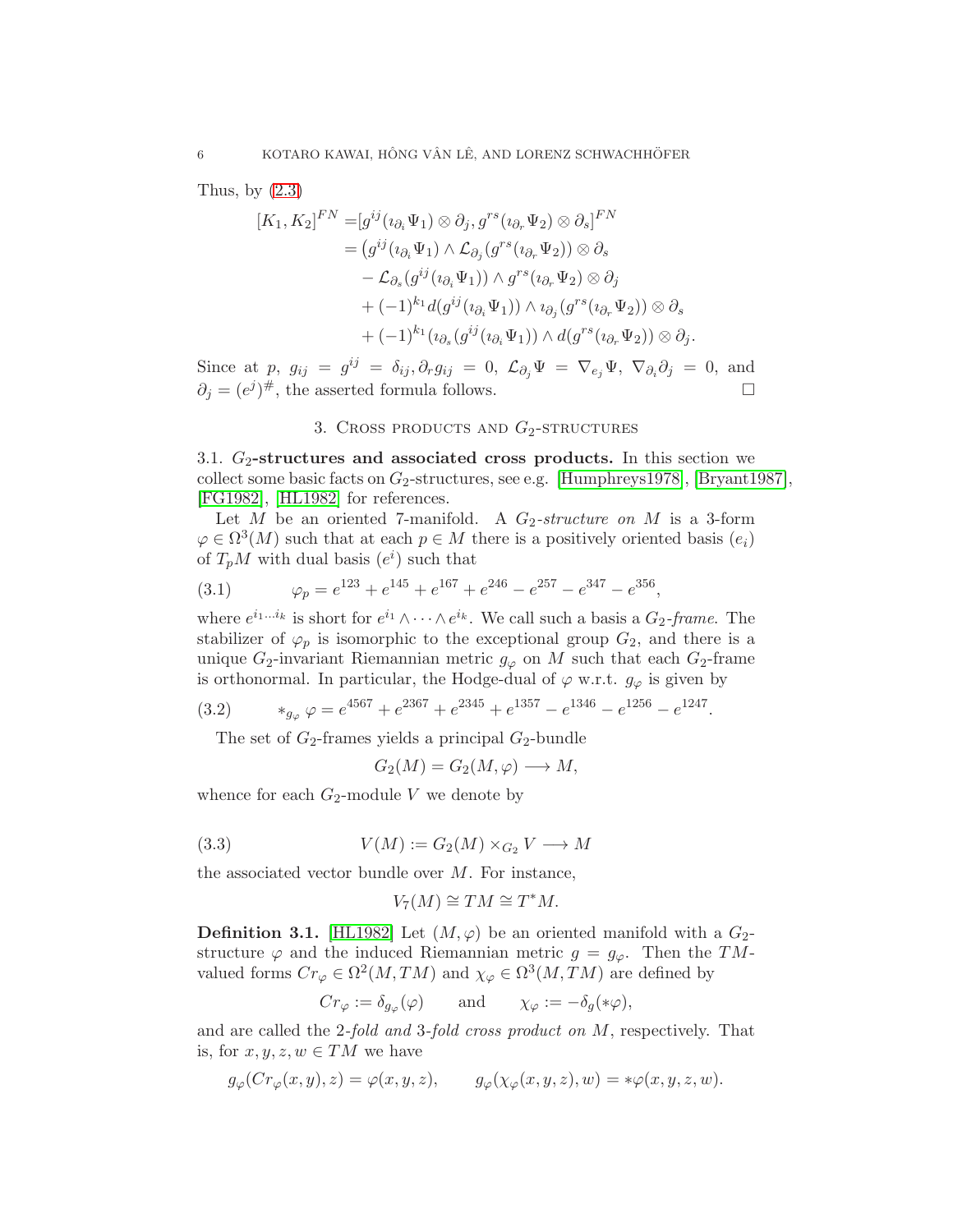We shall usually suppress the indices  $\varphi$  for g, Cr and  $\chi$  if it is clear from the context which  $G_2$ -structure  $\varphi$  is used.

**Remark 3.2.** If we use the G<sub>2</sub>-structure to identify each  $T_pM \cong Im\mathbb{O}$ with the imaginary octonians, then  $Cr$  and  $\chi$  can be interpreted w.r.t. the octonian product  $\cdot: \mathbb{O} \times \mathbb{O} \to \mathbb{O}$  as

$$
Cr(x,y) := (x \cdot y)_{Im0} \quad \text{and} \quad \chi(x,y,z) := ((x \cdot y) \cdot z - x \cdot (y \cdot z))_{Im0}.
$$

We summarize important known facts about the decomposition of tensor products of  $G_2$ -modules into irreducible summands which are well known, see e.g. [\[Kar2005,](#page-24-7) Section 2]. We denote by  $V_k$  the k-dimensional irreducible  $G_2$ -module if there is a unique such module. For instance,  $V_7$  is the irreducible 7-dimensional  $G_2$ -module from above, and  $V_7^* \cong V_7$ . For its exterior powers, we obtain the decompositions

(3.4) 
$$
\Lambda^0 V_7 \cong \Lambda^7 V_7 \cong V_1, \qquad \Lambda^2 V_7 \cong \Lambda^5 V_7 \cong V_7 \oplus V_{14},
$$

$$
\Lambda^1 V_7 \cong \Lambda^6 V_7 \cong V_7, \qquad \Lambda^3 V_7 \cong \Lambda^4 V_7 \cong V_1 \oplus V_7 \oplus V_{27},
$$

where  $\Lambda^k V_7 \cong \Lambda^{7-k} V_7$  due to the Hodge isomorphism. We denote by  $\Lambda_l^k V_7 \subset$  $\Lambda^k V_7$  the subspace isomorphic to  $V_l$  in the above notation. Evidently,  $\Lambda_1^3 V_7$ and  $\Lambda_1^4 V_7$  are spanned by  $\varphi$  and  $*\varphi$ , respectively. For the decompositions of  $\Lambda^2 V_7$  and  $\Lambda^5 V_7$  the following descriptions are well known.

<span id="page-6-0"></span>
$$
\Lambda_7^2 V_7 = \{v_v \varphi \mid v \in V_7\},
$$
  
\n
$$
\Lambda_{14}^2 V_7 = \{\alpha^2 \in \Lambda^2 V_7 \mid * \varphi \wedge \alpha^2 = 0\},
$$
  
\n
$$
\Lambda_1^3 V_7 = \mathbb{R}\varphi,
$$
  
\n(3.5)  
\n
$$
\Lambda_7^3 V_7 = \{v_v * \varphi \mid v \in V_7\},
$$
  
\n
$$
\Lambda_1^4 V_7 = \mathbb{R} * \varphi,
$$
  
\n
$$
\Lambda_7^4 V_7 = \varphi \wedge V_7 = \{\varphi \wedge v \mid v \in V_7\},
$$
  
\n
$$
\Lambda_7^5 V_7 = * \varphi \wedge V_7 = \{* \varphi \wedge v \mid v \in V_7\},
$$
  
\n
$$
\Lambda_{14}^5 V_7 = \{\alpha^5 \in \Lambda^5 V_7 \mid \alpha^5 \wedge (v_v \varphi) = 0 \text{ for all } v \in V_7\}.
$$

We also point out that all representations of  $G_2$  are of real type, meaning that for any real irreducible representation  $V$  of  $G_2$  the complexified space  $V^{\mathbb{C}} := V \otimes \mathbb{C}$  is (complex) irreducible; equivalently, a real irreducible representation of  $G_2$  does not admit a  $G_2$ -invariant complex structure.

These decompositions are used in the appendix to obtain many formulas which will be used in the sequel.

3.2. The torsion of manifolds with a  $G_2$ -structure. Let  $(M, \varphi)$  be a manifold with a  $G_2$ -structure with the corresponding Riemannian metric  $g = g_{\varphi}$ , and let  $\nabla$  be the Levi-Civita connection of g. In general,  $\varphi$  and  $\ast \varphi$  will not be parallel w.r.t.  $\nabla$ , and the failure of their parallelity can be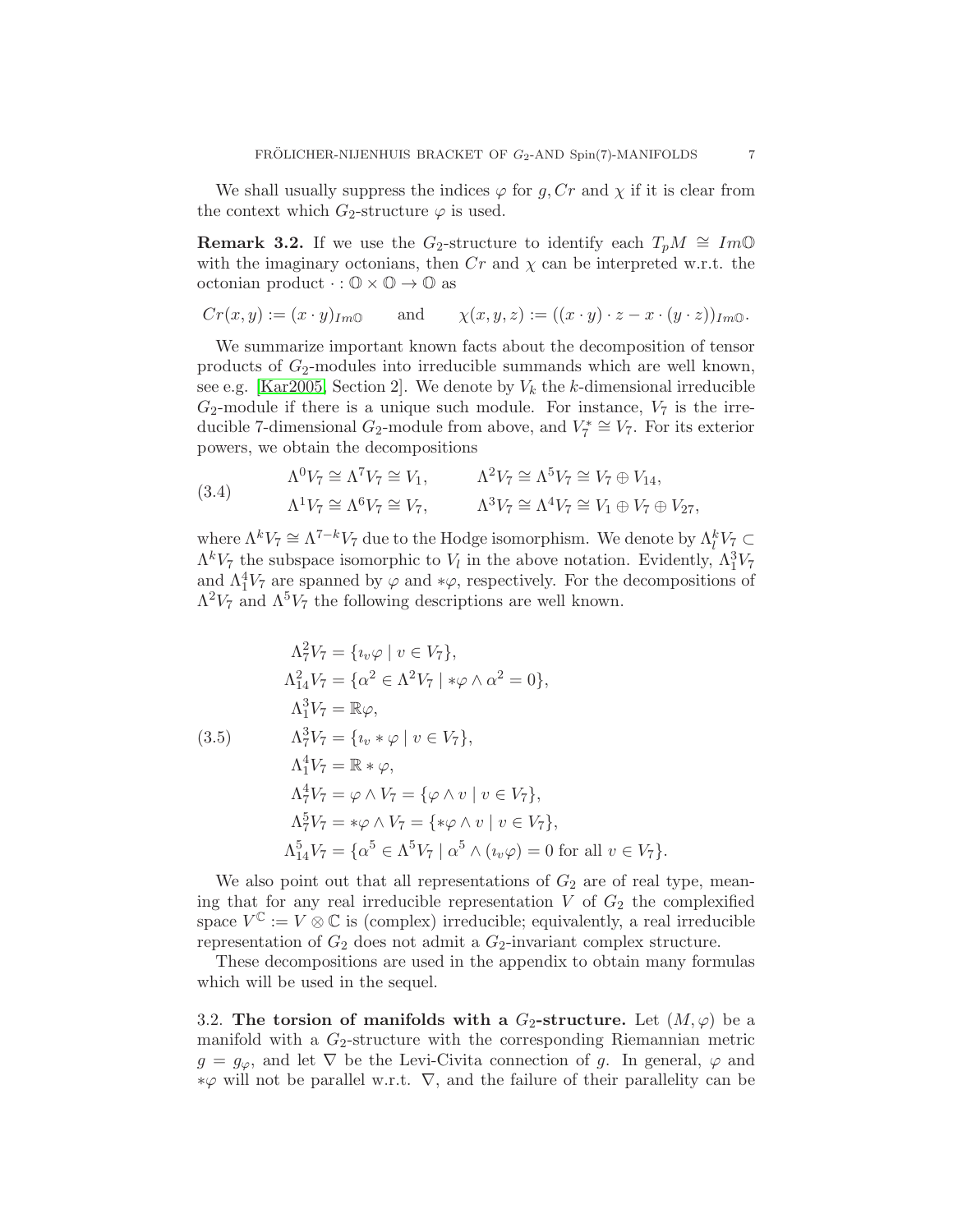described in the following way which is essentially a reformulation of the intrinsic torsion of a  $G_2$ -structure discussed in [\[Bryant2005\]](#page-23-5) and [\[Kar2005\]](#page-24-7).

**Proposition 3.3.** Let  $(M, \varphi)$  be a manifold with a  $G_2$ -structure with associated Riemannian metric  $g = g_{\varphi}$  and Levi-Civita connection  $\nabla$ . Then there is a section  $T \in \Omega^1(M,TM) = \Gamma(End(TM))$  such that for all  $v \in TM$  we have

<span id="page-7-0"></span>(3.6) 
$$
\nabla_v \varphi = i_{T(v)} * \varphi \quad \text{and} \quad \nabla_v * \varphi = -(T(v))^{\flat} \wedge \varphi.
$$

Thus, the section  $T \in \Omega^1(M, TM)$  measures how  $\varphi$  fails to be parallel, and this has been described in Fernández and Gray [\[FG1982\]](#page-23-0) by slightly different means. In fact, it contains the same information as the intrinsic torsion of the  $G_2$ -structure in the sense of [\[Bryant2005\]](#page-23-5), whence we use the following terminology.

<span id="page-7-2"></span>**Definition 3.4.** Let  $(M, \varphi)$  be a manifold with a  $G_2$ -structure. The section  $T \in \Omega^1(M, TM)$  for which [\(3.6\)](#page-7-0) holds is called the *torsion endomorphism* of the  $G_2$ -structure.

For an orthonormal frame  $(e_i)$  of  $T_pM$  we define the coefficients of T by

(3.7) 
$$
t_{ij} := \langle T(e_i), e_j \rangle, \quad \text{so that} \quad T(e_i) = t_{ij} e_j.
$$

Furthermore, we define the form

<span id="page-7-1"></span>(3.8) 
$$
\tau := t_{ij}e^{ij} = \frac{1}{2}(t_{ij} - t_{ji})e^{ij} = e^i \wedge T(e_i)^{\flat} \in \Lambda^2 V_7^*.
$$

For the exterior derivatives of  $\varphi$  and  $*\varphi$ , we have

(3.9) 
$$
d\varphi_p = T_p^{\top}(e_i)^{\flat} \wedge (i_{e_i} * \varphi_p) \quad \text{and} \quad d * \varphi_p = -\tau_p \wedge \varphi_p,
$$

where we sum over an orthonormal basis  $(e_i)$  of  $T_pM$  in the first equation and where  $T_p^{\top}$  denotes the transpose matrix of  $T_p$ . In particular, it is now a straightforward calculation to show that  $(M, \varphi)$  is torsion free at  $p \in M$ (i.e.,  $T_p = 0$ ) iff  $d\varphi_p = 0$  and  $d * \varphi_p = 0$  (cf. [\[FG1982\]](#page-23-0)).

3.3. The Frölicher-Nijenhuis brackets on a manifold with a  $G_2$ structure. In this section, we shall compute part of their Frölicher-Nijenhuis brackets of the sections  $Cr = \delta_g \varphi \in \Omega^2(M, TM)$  and  $\chi = -\delta_g * \varphi \in$  $\Omega^3(M,TM)$ . from Definition [3.1](#page-5-1) on a manifold M with a  $G_2$ -structure  $\varphi$ .

The Frölicher-Nijenhuis bracket  $[Cr, Cr]^{FN}$  vanishes identically due to the graded skew-symmetry of the bracket. On the other hand, the Frölicher-Nijenhuis brackets  $[Cr, \chi]^{FN}$  and  $[\chi, \chi]^{FN}$  are elements of  $\Omega^5(M, TM)$  and  $\Omega^6(M,TM)$ , respectively.

Due to the decomposition  $\Lambda^5 V_7 = \Lambda_7^5 V_7 \oplus \Lambda_{14}^5 V_7$  as a  $G_2$ -module, we may decompose

$$
\Omega^{5}(M, TM) = \Gamma(M, \Lambda_{7}^{5}T^{*}M \otimes TM) \oplus \Gamma(M, \Lambda_{14}^{5}T^{*}M \otimes TM),
$$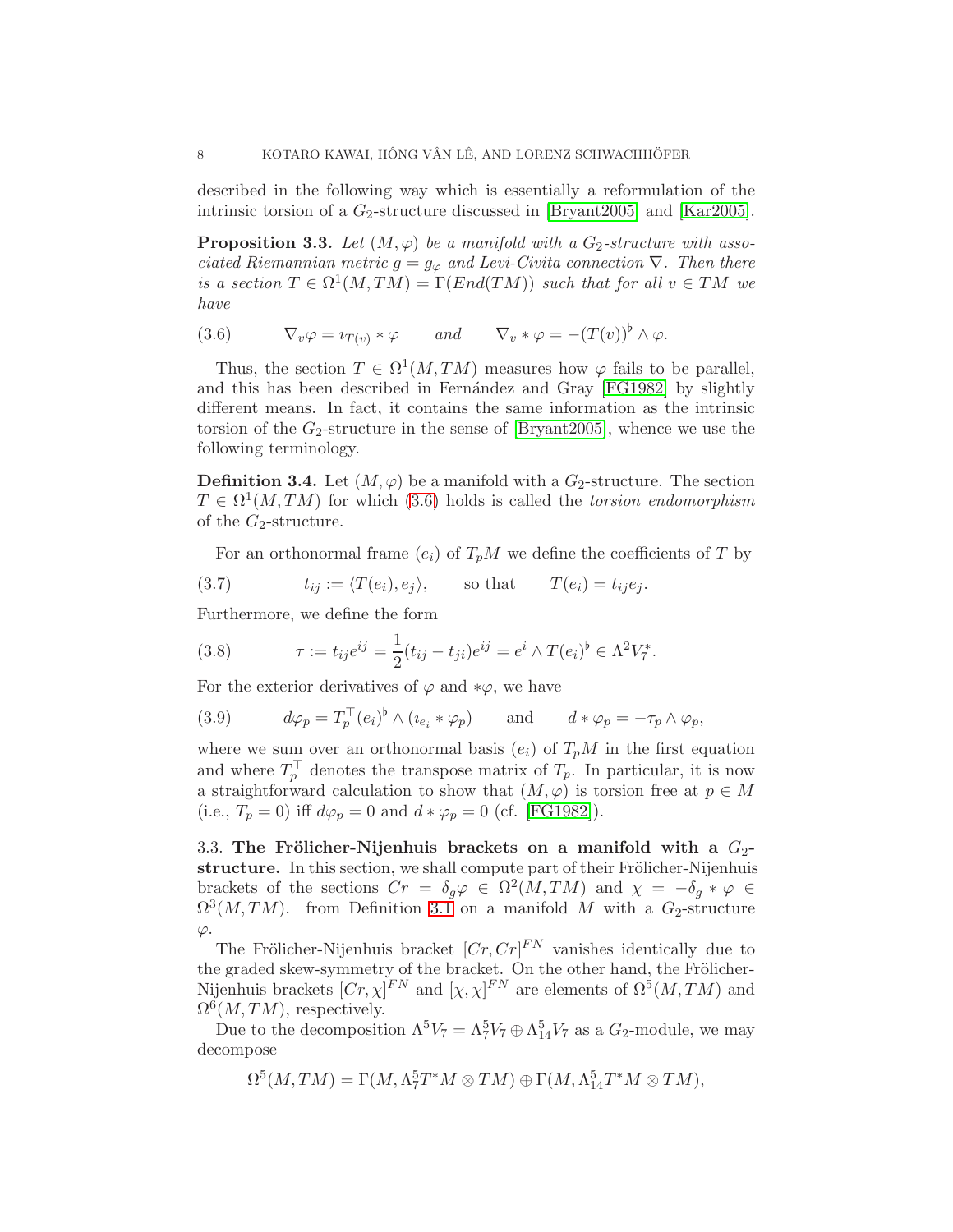and we denote the projections onto the two summands by  $\pi_7$  and  $\pi_{14}$ , respectively. We now wish to show Theorem [1.1](#page-1-0) from the introduction. In order to work towards the proof, we first calculate  $\pi_7([Cr, \chi]^{FN})$ .

<span id="page-8-4"></span>**Proposition 3.5.** Let  $(M, g, \varphi)$  be a manifold with a  $G_2$ -structure and let  $T \in \Omega^1(M,TM)$  be its torsion endomorphism. Then for each  $p \in M$ ,

<span id="page-8-3"></span>(3.10) 
$$
\pi_7([Cr,\chi]_p^{FN}) = 2 * \varphi \wedge \left( \left( T_p^{\top} - 2T_p - tr(T_p) \right) e_i \right)^{\flat} \otimes e_i,
$$

summing over an orthonormal basis  $(e_i)$  of  $T_pM$ , where  $T^{\top}$  denotes the transpose of T. In particular,  $\pi_7([Cr, \chi]_p^{\text{FN}}) = 0$  if and only if  $T_p = 0$  if and only if  $[Cr, \chi]_p^{FN} = 0$ .

*Proof.* We fix  $p \in M$  and use normal coordinates around p. Then in order to calculate  $[Cr, \chi]_p^{FN}$  we apply Proposition [2.2](#page-4-1) to  $\Psi_1 = \varphi$  and  $\Psi_2 = \varphi$  and obtain

$$
-[Cr,\chi]_p^{FN} = [(i_{e_i}\varphi) \otimes e_i, (i_{e_j} * \varphi) \otimes e_j]_p^{FN} =: \beta_j \otimes e_j,
$$

where

<span id="page-8-0"></span>(3.11) 
$$
\beta_j = (i_{e_k}\varphi) \wedge (i_{e_j}\nabla_{e_k} * \varphi) - (i_{e_j}i_{e_k}\varphi) \wedge e^l \wedge (i_{e_k}\nabla_{e_l} * \varphi)
$$

$$
- (i_{e_j}\nabla_{e_k}\varphi) \wedge (i_{e_k} * \varphi) - e^l \wedge (i_{e_k}\nabla_{e_l}\varphi) \wedge (i_{e_j}i_{e_k} * \varphi).
$$

Decomposing  $\Lambda^5 T_p^* M$  according to [\(3.5\)](#page-6-0), we write  $\beta_j = \sqrt{\Lambda} v_j^{\flat} + \beta_j^{14}$  with  $v_j \in T_pM$  and  $\beta_j^{14} \in \Lambda_{14}^5 T_p^*M$ , so that  $\pi_7([Cr, \chi]^{FN}) = * \varphi \wedge v_j^{\flat} \otimes e_j$ . Let

(3.12) 
$$
b_{ij} = *((i_{e_i}\varphi) \wedge \beta_j).
$$

Then as  $(i_{e_i}\varphi) \wedge \beta_j^{14} = 0$  by  $(3.5)$  and  $(i_{e_i}\varphi) \wedge * \varphi \wedge v_j^{\flat} = 3\langle e_i, v_j \rangle$  vol by  $(6.1)$ , it follows that

<span id="page-8-2"></span>(3.13) 
$$
\pi_7(-[Cr,\chi]_p^{FN}) = \frac{1}{3}b_{ij}(*\varphi \wedge e^i) \otimes e_j.
$$

In order to determine the coefficients  $b_{ij}$ , we decompose  $\beta_j$  into the four summands from [\(3.11\)](#page-8-0). Then from the first summand we get

$$
(i_{e_i}\varphi) \wedge (i_{e_k}\varphi) \wedge (i_{e_j}\nabla_{e_k} * \varphi) \stackrel{(3.6)}{=} -(i_{e_i}\varphi) \wedge (i_{e_k}\varphi) \wedge (i_{e_j}(T(e_k)^{\flat} \wedge \varphi))
$$
  

$$
= -(i_{e_i}\varphi) \wedge (i_{e_k}\varphi) \wedge (t_{kj}\varphi - T(e_k)^{\flat} \wedge (i_{e_j}\varphi))
$$
  

$$
\stackrel{(6.3),(6.4)}{=} -6t_{kj}\delta_{ik}\text{vol} + 2(\delta_{ik}t_{kj} + t_{ki}\delta_{kj} + t_{kk}\delta_{ij})\text{vol}
$$
  

$$
(3.14)
$$

<span id="page-8-1"></span>From the second summand we obtain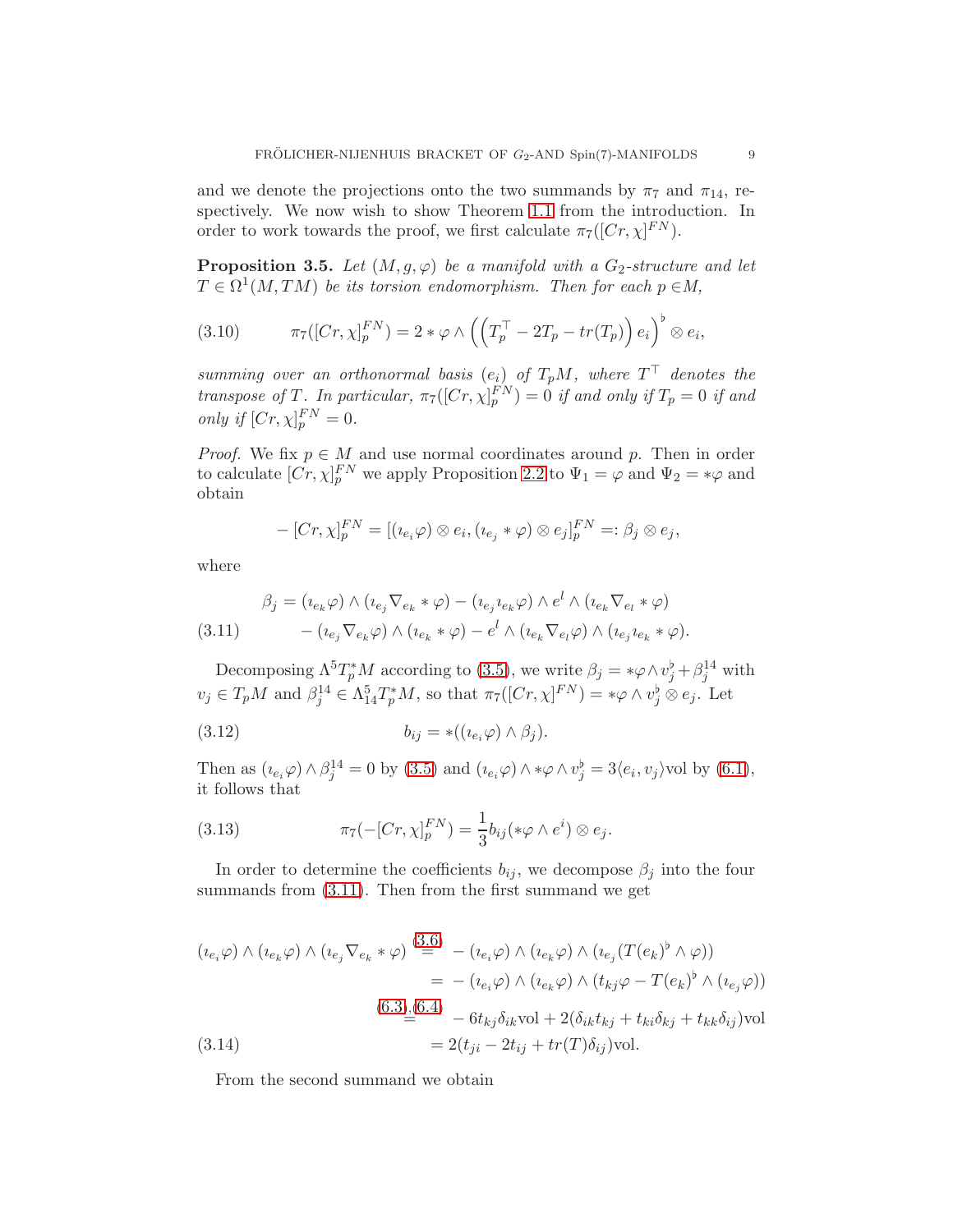$$
-(i_{e_i}\varphi) \wedge (i_{e_j}i_{e_k}\varphi) \wedge e^l \wedge (i_{e_k}\nabla_{e_l} * \varphi)
$$
  
\n
$$
(3.6)
$$
  
\n
$$
= (i_{e_i}\varphi) \wedge (i_{e_j}i_{e_k}\varphi) \wedge e^l \wedge (i_{e_k}(T(e_l)^{\flat} \wedge \varphi))
$$
  
\n
$$
= (i_{e_i}\varphi) \wedge (i_{e_j}i_{e_k}\varphi) \wedge e^l \wedge (i_{t_k}\varphi - T(e_l)^{\flat} \wedge (i_{e_k}\varphi))
$$
  
\n
$$
(6.6)
$$
  
\n
$$
(6.6)
$$
  
\n
$$
= i_{tk}\left(2(\delta_{kl}\delta_{ji} - \delta_{jl}\delta_{ki})\text{vol} - 2e^{jkli} \wedge \varphi\right)
$$
  
\n
$$
- (i_{e_i}\varphi) \wedge (i_{e_j}i_{e_k}\varphi) \wedge e^l \wedge T(e_l)^{\flat} \wedge (i_{e_k}\varphi)
$$
  
\n
$$
= 2(tr(T)\delta_{ij} - t_{ji})\text{vol} - 2e^{ij} \wedge \tau \wedge \varphi
$$
  
\n
$$
- \frac{1}{2}(i_{e_i}\varphi) \wedge i_{e_j}((i_{e_k}\varphi) \wedge (i_{e_k}\varphi)) \wedge \tau
$$
  
\n
$$
(6.12)
$$
  
\n
$$
2(tr(T)\delta_{ij} - t_{ji})\text{vol} - 2e^{ij} \wedge \tau \wedge \varphi
$$
  
\n
$$
- 3(i_{e_i}\varphi) \wedge (i_{e_j} * \varphi) \wedge \tau
$$
  
\n
$$
(6.10)
$$
  
\n
$$
2(tr(T)\delta_{ij} - t_{ji})\text{vol} - 2e^{ij} \wedge \tau \wedge \varphi
$$
  
\n
$$
- 3(-2 * e^{ji} + e^{ji} \wedge \varphi) \wedge \tau
$$
  
\n
$$
+ 6t_{kl}(\delta_{jk}\delta_{il} - \delta_{jl}\delta_{ik})\text{vol}
$$
  
\n
$$
(3.15)
$$

From the third term in [\(3.11\)](#page-8-0) we get

$$
-(i_{e_i}\varphi) \wedge (i_{e_j} \nabla_{e_k} \varphi) \wedge (i_{e_k} * \varphi)
$$
  
\n
$$
\stackrel{(3.6)}{=} -(i_{e_i}\varphi) \wedge (i_{e_j} i_{T(e_k)} * \varphi) \wedge (i_{e_k} * \varphi)
$$
  
\n
$$
\stackrel{(6.7)}{=} -2(t_{kk}\delta_{ji} - \delta_{jk}t_{ki})\text{vol} - e^j \wedge T(e_k)^b \wedge e^{ki} \wedge \varphi
$$
  
\n
$$
(3.16)
$$
  
\n
$$
= -2(tr(T)\delta_{ij} - t_{ji})\text{vol} - e^{ij} \wedge \tau \wedge \varphi.
$$

Finally, from the last term in [\(3.11\)](#page-8-0) we get

$$
-(i_{e_i}\varphi) \wedge e^l \wedge (i_{e_k}\nabla_{e_l}\varphi) \wedge (i_{e_j}i_{e_k} * \varphi)
$$
  
\n
$$
\stackrel{(3.6)}{=} -(i_{e_i}\varphi) \wedge e^l \wedge (i_{e_k}i_{T(e_l)} * \varphi) \wedge (i_{e_j}i_{e_k} * \varphi)
$$
  
\n
$$
\stackrel{(6.13)}{=} 2(i_{e_i}\varphi) \wedge e^l \wedge (i_{T(e_l)}\varphi) \wedge (i_{e_j}\varphi)
$$
  
\n
$$
\stackrel{(6.4)}{=} 4(i_{i}\delta_{lj} + \delta_{li}i_{lj} + t_{ll}\delta_{ij})\text{vol}
$$
  
\n(3.17) 
$$
= 4(i_{ji} + t_{ij} + tr(T)\delta_{ij})\text{vol}.
$$

<span id="page-9-0"></span>Thus, adding  $(3.14)$  through  $(3.17)$ , we get from  $(3.11)$  that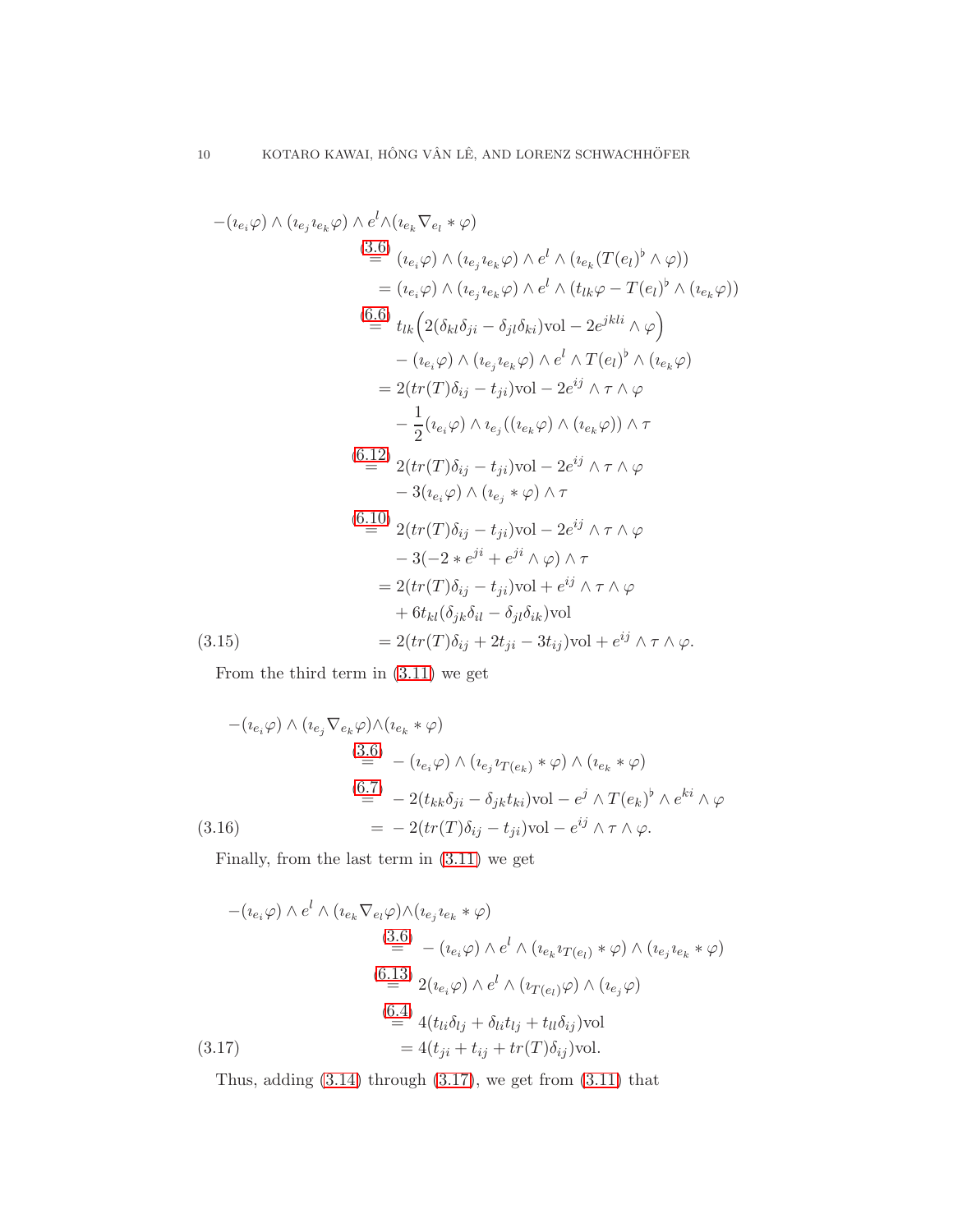$$
b_{ij}\text{vol} = (i_{e_i}\varphi) \wedge \beta_j = 2(t_{ji} - 2t_{ij} + tr(T)\delta_{ij})\text{vol}
$$
  
+ 2(tr(T)\delta\_{ij} + 2t\_{ji} - 3t\_{ij})\text{vol} + e^{ij} \wedge \tau \wedge \varphi  
- 2(tr(T)\delta\_{ij} - t\_{ji})\text{vol} - e^{ij} \wedge \tau \wedge \varphi  
+ 4(t\_{ji} + t\_{ij} + tr(T)\delta\_{ij})\text{vol}  
= 6(2t\_{ji} - t\_{ij} + tr(T)\delta\_{ij})\text{vol},

and hence, [\(3.13\)](#page-8-2) implies [\(3.10\)](#page-8-3).

Thus,  $\pi_7([Cr, \chi]_p^{FN}) = 0$  iff  $T_p^{\top} - 2T_p - tr(T_p)Id = 0$ . Taking the trace, this implies that  $tr(T_p) - 2tr(T_p) - 7tr(T_p) = 0$  and hence,  $tr(T_p) = 0$ , and  $T_p^{\top} - 2T_p = 0$  evidently implies that  $T_p = 0$ . That is,  $\pi_7([Cr, \chi]_p^{\text{FN}}) = 0$  iff  $T_p = 0$ , showing the last statement.

Next, let us consider the bracket  $[\chi, \chi]^{FN}$ .

<span id="page-10-4"></span>**Proposition 3.6.** Let  $(M, g, \varphi)$  be a manifold with a  $G_2$ -structure and let  $T \in \Omega^1(M,TM)$  be its torsion endomorphism with the associated form  $\tau \in$  $\Omega^2(M)$  from [\(3.8\)](#page-7-1). Then for each  $p \in M$ ,

<span id="page-10-3"></span>(3.18) 
$$
[\chi, \chi]_p^{FN} = -4 * (T_p + T_p^{\top})(e_i) \otimes e_i + 6e^i \wedge \tau_p \wedge \varphi \otimes e_i,
$$

summing over an orthonormal basis  $(e_i)$  of  $T_pM$ . In particular,  $[\chi, \chi]_p^{FN} = 0$ if and only if  $T_p = 0$ .

Proof. According to Proposition [2.2](#page-4-1) we have

<span id="page-10-2"></span>
$$
[\chi, \chi]_p^{FN} = \gamma_j \otimes e_j,
$$

where

$$
(3.19) \quad \gamma_j = 2((\iota_{e_k} * \varphi) \wedge (\iota_{e_j} \nabla_{e_k} * \varphi) + (\iota_{e_j} \iota_{e_k} * \varphi) \wedge e^l \wedge (\iota_{e_k} \nabla_{e_l} * \varphi)).
$$

<span id="page-10-0"></span>Now let  $c_{ij} := * (e^i \wedge \gamma_j) = \langle e_i, (*\gamma_j)^\flat \rangle$ . Then

(3.20) 
$$
[\chi, \chi]_p^{FN} = c_{ij} * e^i \otimes e_j,
$$

In order to evaluate the coefficients  $c_{ij}$ , we consider the two summands in [\(3.19\)](#page-10-0) separately, and obtain from the first one

$$
e^{i} \wedge (i_{e_k} * \varphi) \wedge (i_{e_j} \nabla_{e_k} * \varphi) \stackrel{(3.6)}{=} -e^{i} \wedge (i_{e_k} * \varphi) \wedge (i_{e_j} (T(e_k)^b \wedge \varphi))
$$
  
\n
$$
= -t_{kj} e^{i} \wedge (i_{e_k} * \varphi) \wedge \varphi + e^{i} \wedge (i_{e_k} * \varphi) \wedge T(e_k)^b \wedge (i_{e_j} \varphi)
$$
  
\n(6.2),(6.8)  
\n
$$
-4t_{kj} \delta_{ik} \text{vol} + 2(\delta_{ik} t_{kj} - t_{kk} \delta_{ij}) \text{vol} + T(e_k)^b \wedge e^{ikj} \wedge \varphi
$$
  
\n(3.21)  
\n
$$
= -2(t_{ij} + tr(T) \delta_{ij}) \text{vol} + e^{ij} \wedge \tau \wedge \varphi.
$$

<span id="page-10-1"></span>From the second summand in [\(3.19\)](#page-10-0) we calculate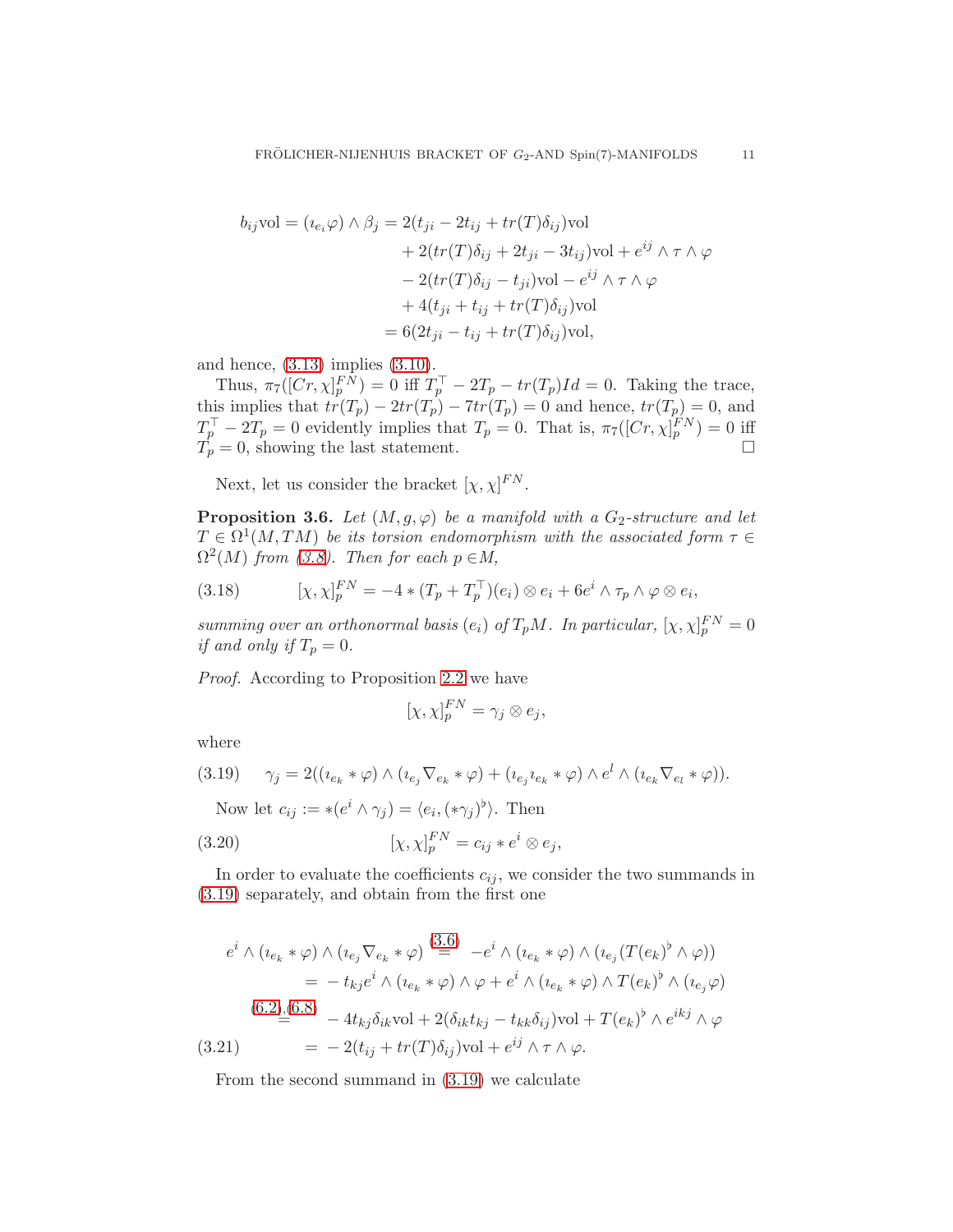$$
e^{i} \wedge (i_{e_j} i_{e_k} * \varphi) \wedge e^l \wedge (i_{e_k} \nabla_{e_l} * \varphi)
$$
  
\n
$$
\stackrel{(3.6)}{=} -e^{il} \wedge (i_{e_j} i_{e_k} * \varphi) \wedge (i_{e_k} (T(e_l)^{\flat} \wedge \varphi))
$$
  
\n
$$
= -t_{lk} e^{il} \wedge (i_{e_j} i_{e_k} * \varphi) \wedge \varphi + e^i \wedge (i_{e_j} i_{e_k} * \varphi) \wedge \tau \wedge (i_{e_k} \varphi)
$$
  
\n
$$
\stackrel{(6.9)}{=} \stackrel{(6.14)}{=} -t_{lk} \big( 2(\delta_{lj} \delta_{ik} - \delta_{ij} \delta_{lk}) \text{vol} - e^{iljk} \wedge \varphi \big) + 3e^{ij} \wedge \tau \wedge \varphi
$$
  
\n
$$
(3.22) = -2(t_{ji} - tr(T) \delta_{ij}) \text{vol} + 2e^{ij} \wedge \tau \wedge \varphi.
$$

<span id="page-11-1"></span>Thus, adding  $(3.21)$  and  $(3.22)$ , equation  $(3.19)$  yields

$$
c_{ij} \text{vol} = e^i \wedge \gamma_j = 2\Big( -2(t_{ij} + tr(T)\delta_{ij}) \text{vol} + e^{ij} \wedge \tau \wedge \varphi
$$

$$
-2(t_{ji} - tr(T)\delta_{ij}) \text{vol} + 2e^{ij} \wedge \tau \wedge \varphi \Big)
$$

$$
= 2(-2(t_{ij} + t_{ji}) + 3\langle *e^i, e^j \wedge \tau \wedge \varphi \rangle) \text{vol},
$$

and from this and [\(3.20\)](#page-10-2), the formula [\(3.18\)](#page-10-3) follows.

In order to show the last statement, observe that  $[\chi, \chi]_p^{FN} = 0$  iff  $c_{ij} = 0$ for all i, j. Since then  $c_{ij} + c_{ji} = -8(t_{ij} + t_{ji})$ , it follows that  $t_{ij} + t_{ji} = 0$  and hence  $0 = c_{ij} = 6 * (e^{ij} \wedge \tau \wedge \varphi)$  for all  $i, j$  which implies that  $\tau = t_{kl}e^{kl} = 0$ and hence,  $t_{kl} = t_{lk}$ . All of this together implies that  $t_{ij} = 0$  for all  $i, j$ , and hence,  $T_p = 0$  as asserted.

We are now ready to show the following result which immediately implies Theorem [1.1](#page-1-0) from the introduction.

<span id="page-11-0"></span>**Theorem 3.7.** Let  $(M^7, \varphi)$  be a manifold with a  $G_2$ -structure with associated metric  $g = g_{\varphi}$ , let  $\nabla$  be the Levi-Civita connection of g, and let  $T \in \Omega^1(M^7, TM^7)$  be its torsion endomorphism defined in Definition [3.4.](#page-7-2) Then for every  $p \in M^7$  the following are equivalent.

(1)  $T_p = 0 \in T_p^* M^7 \otimes T_p M^7$ . (2) The  $G_2$ -structure is torsion-free at p, i.e.,  $(\nabla \varphi)_p = 0$ . (3)  $\pi_7([Cr, \chi]_p^{FN}) = 0 \in \Lambda_7^5 T_p^* M^7 \otimes T_p M^7.$ (4)  $[Cr, \chi]_p^{FN} = 0 \in \Lambda^5 T_p^* M^7 \otimes T_p M^7$ . (5)  $[\chi, \chi]_p^{FN} = 0 \in \Lambda^6 T_p^* M^7 \otimes T_p M^7$ .

Proof. The equivalence of the first two statements is well known, see e.g. [\[FG1982\]](#page-23-0). Proposition [3.5](#page-8-4) shows the equivalence of the first and the third, whereas Proposition [3.6](#page-10-4) shows the equivalence of the first and the last statement. That  $(\nabla \varphi)_p = 0$  implies  $[Cr, \chi]_p^{FN} = 0$  is immediate from the formula of the bracket in Proposition [2.2,](#page-4-1) and obviously,  $[Cr, \chi]_p^{FN} = 0$  implies  $\pi_7([Cr,\chi]_p^{FN}$  $) = 0.$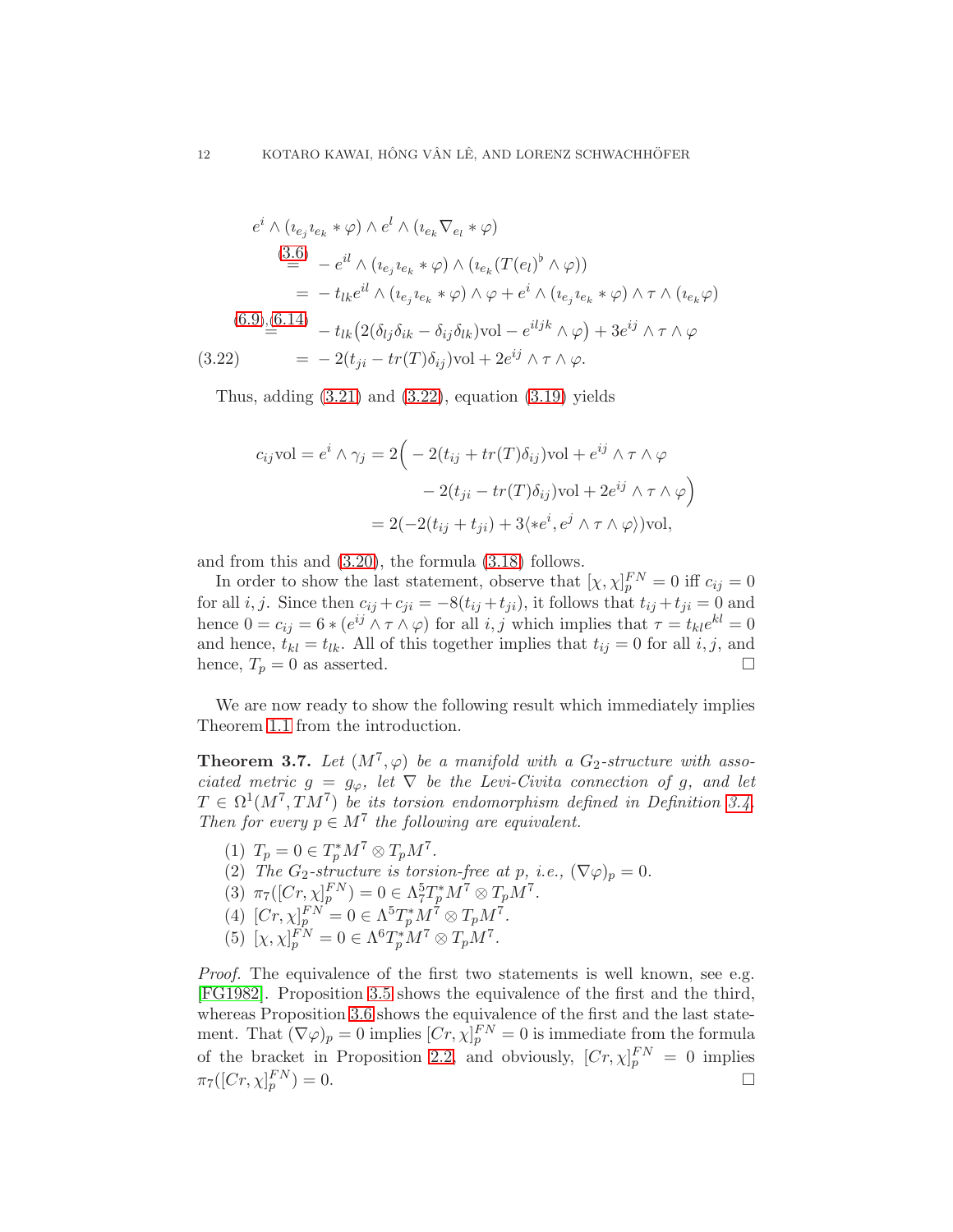### 4. Cross products and Spin(7)-structures

<span id="page-12-0"></span>4.1. Spin(7)-structures and associated cross products. The exposition in this section mainly follows the references [\[Bryant1987\]](#page-23-4), [\[Fernandez1986\]](#page-23-1), [\[HL1982\]](#page-24-0).

Let M be an oriented 8-manifold. A  $Spin(7)$ -structure on M is a 4-form  $\Phi \in \Omega^4(M)$  such that at each  $p \in M$  there is a positively oriented basis  $(e_{\mu})_{\mu=0}^7$  of  $T_pM$  with dual basis  $(e^{\mu})_{\mu=0}^7$  such that  $\Phi_p \in \Lambda^4 T_pM$  is of the form

<span id="page-12-1"></span>
$$
(4.1) \quad \Phi_p \ := \ e^{0123} + e^{0145} + e^{0167} + e^{0246} - e^{0257} - e^{0347} - e^{0356}
$$
\n
$$
+ e^{4567} + e^{2367} + e^{2345} + e^{1357} - e^{1346} - e^{1256} - e^{1247}.
$$

Throughout this section, we shall use Greek indices  $\mu, \nu, \ldots$  to run over  $0, \ldots, 7$ , whereas Latin indices  $i, j, \ldots$  range over  $1, \ldots, 7$ .

A basis  $(e_{\mu})$  of  $T_pM$  whose dual basis  $(e^{\mu})$  satisfies  $(4.1)$  is called a Spin(7)*frame.* Observe that if we define for a Spin(7)-frame  $(e_{\mu})$  the forms  $\varphi_p$  and  $*_{7}\varphi_{p}$  on  $V_{p} := \text{span}(e_{i})_{i=1}^{7}$  ⊂  $T_{p}M$  as in [\(3.1\)](#page-5-2) and [\(3.2\)](#page-5-3), then

$$
\Phi_p = e^0 \wedge \varphi_p + *_7 \varphi_p.
$$

The stabilizer of  $\Phi_p$  is the group Spin(7) acting on  $T_pM$  via the spinor representation, and there is a unique Spin(7)-invariant Riemannian metric  $g_{\Phi}$  on M such that each Spin(7)-frame is orthonormal. In particular,  $\Phi$  is self-dual w.r.t.  $g_{\Phi}$ . The set of all Spin(7)-frames forms a principal Spin(7)bundle

$$
\text{Spin}(7)_M = \text{Spin}(7)_{(M,\Phi)} \longrightarrow M,
$$

and again, for each  $Spin(7)$ -module W we obtain the associated vector bundle

(4.2) 
$$
W(M) := \text{Spin}(7)_M \times \text{Spin}(7) \, W \longrightarrow M.
$$

For instance, if we denote the  $k$ -dimensional irreducible  $Spin(7)$ -module by  $W_k$  (in case the dimension uniquely specifies this module), then

$$
W_8(M) \cong TM \cong T^*M.
$$

It is well known that the action of  $Spin(7)$  on  $W_8$  is transitive on the unit sphere  $S^7 \subset W_8$ , and the stabilizer of an element is isomorphic to  $G_2 \subset$  Spin(7). In analogy of the products  $Cr$  and  $\chi$  on manifolds with a  $G_2$ -structure in Definition [3.1,](#page-5-1) we define on a Spin(7)-manifold M a triple product as follows.

<span id="page-12-2"></span>**Definition 4.1.** Let  $(M, \Phi)$  be manifold with a Spin(7)-structure, and let  $g = g_{\Phi}$  be the induced Riemannian metric. Then the TM-valued form  $P = P_{\Phi} \in \Omega^3(M,TM)$  is defined by

$$
P_{\Phi} := -\delta_{g_{\Phi}}(\Phi),
$$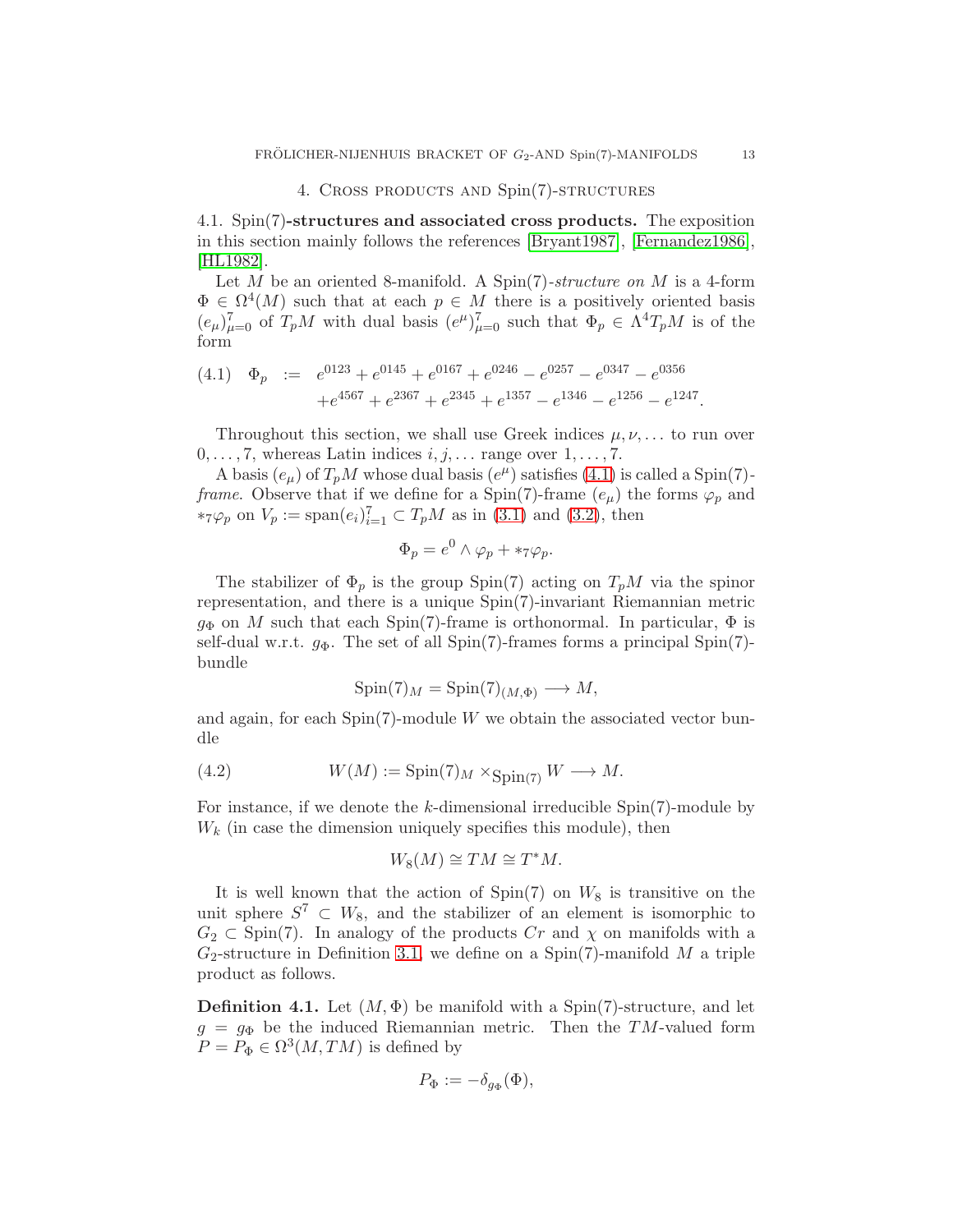and is called the 3-fold cross product on M. That is, for  $x, y, z, w \in TM$  we have

(4.3) 
$$
g(P(x, y, z), w) = \Phi(x, y, z, w).
$$

We shall usually suppress the indices  $\Phi$  for g and P if it is clear from the context which  $Spin(7)$ -structure  $\Phi$  is used.

4.2. Spin(7)-representations. In this section, we shall discuss the decomposition of symmetric and anti-symmetric powers of  $W_8$  as  $Spin(7)$ -modules. For its exterior powers, we obtain the decompositions

<span id="page-13-2"></span>
$$
\Lambda^0 W_8 \cong \Lambda^8 W_8 \cong W_1, \qquad \qquad \Lambda^2 W_8 \cong \Lambda^6 W_8 \cong W_7 \oplus W_{21},
$$
  
(4.4) 
$$
\Lambda^1 W_8 \cong \Lambda^7 W_8 \cong W_8, \qquad \qquad \Lambda^3 W_8 \cong \Lambda^5 W_8 \cong W_8 \oplus W_{48},
$$
  

$$
\Lambda^4 W_8 \cong W_1 \oplus W_7 \oplus W_{27} \oplus W_{35}
$$

where  $\Lambda^k W_8 \cong \Lambda^{8-k} W_8$  via the Hodge-\*. Again, we denote by  $\Lambda_l^k W_8 \subset$  $\Lambda^k W_8$  the subspace isomorphic to  $W_l$  in the above notation.

Moreover, there are also irreducible decompositions of the symmetric powers of  $W_7$  and  $W_8$  as

<span id="page-13-0"></span>(4.5) 
$$
\bigcirc^2 W_7 \cong W_1 \oplus W_{27}, \qquad \bigcirc^2 W_8 \cong W_1 \oplus W_{35}
$$

into the induced Spin(7)-invariant metric and the trace free symmetric tensors; see [\[Humphreys1978\]](#page-24-6).

**Lemma 4.2.** Let  $e^0 \in W_8$  be a unit vector, let  $V_7 := e_0^{\perp}$  on which  $Spin(7)$ acts as the double cover of  $SO(7)$ , so that  $V_7 \cong W_7$  as a Spin(7)-module. Then the following maps are Spin(7)-equivariant embeddings.

<span id="page-13-1"></span>(4.6) 
$$
\lambda^{k}: W_{7} \longrightarrow \Lambda^{k}W_{8}, \qquad \lambda^{4}(v) := e^{0} \wedge (v_{v} *_{7} \varphi) - v^{b} \wedge \varphi
$$

$$
\lambda^{6}(v) := \Phi \wedge \lambda^{2}(v) = 3 * \lambda^{2}(v)
$$

Here  $*$  and  $*$ <sub>7</sub> denote the Hodge- $*$  in  $W_8$  and  $V_7$ , respectively.

Proof. The decompositions in [\(4.5\)](#page-13-0) imply that there are Spin(7)-equivariant maps  $\lambda^k: W_7 \to \Lambda^k W_8$ , and these are unique up to rescaling.

The equivariance of  $\lambda^2$  follows from [\[SW2017,](#page-24-8) p.68], and thus,  $\Phi \wedge \lambda^2(v) \in$  $\Lambda_7^6W_8$ , whence  $\Phi \wedge \lambda^2(v) = 3 * \lambda^2(v)$  follows from [\[SW2017,](#page-24-8) Theorem 9.8]. This shows the statement on  $\lambda^6$ .

By [\[SW2017,](#page-24-8) Theorem 9.8],  $\Lambda_7^4W_8$  is the infinitesimal orbit of  $\Phi$  under the action of  $\mathfrak{so}(W_8) \cong \Lambda^2 W_8$ . That is,

$$
\Lambda_7^4 W_8 = \{ (u^\flat \wedge v^\flat) \cdot \Phi \mid u, v \in W_8 \} = \{ u^\flat \wedge (v_v \Phi) - v^\flat \wedge (v_u \Phi) \mid u, v \in W_8 \}.
$$

Setting  $u := e_0$  and picking  $v \in e_0^{\perp} \cong W_7$  for a  $Spin(7)$ -frame  $(e_{\mu})$ , it follows that the image of  $\lambda^4$  equals  $\Lambda_7^4W_8$ , and since  $\lambda^4$  is evidently  $G_2$ -equivariant, it must coincide with the Spin(7)-equivariant map  $W_7 \to \Lambda_7^4 W_8$ .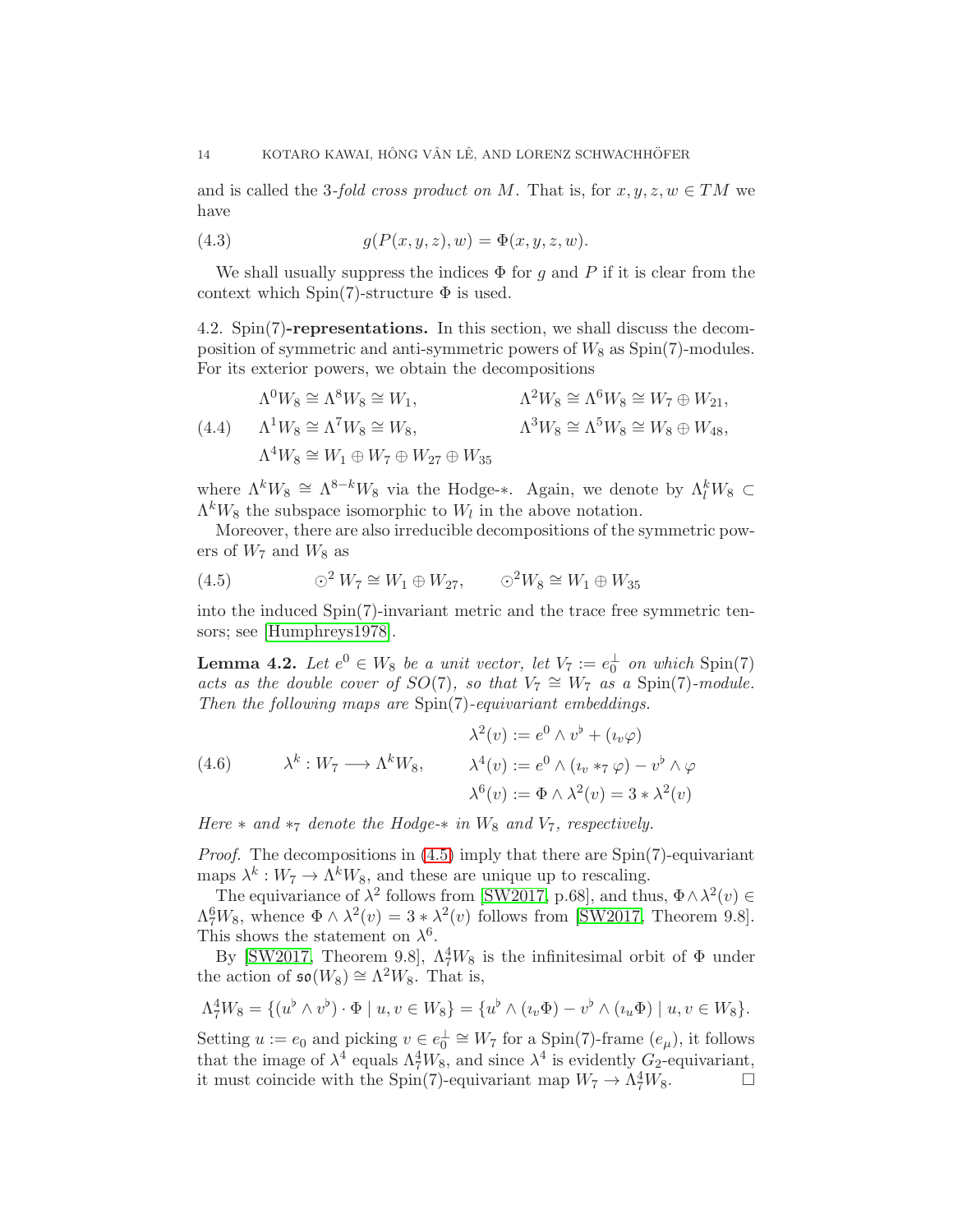From this lemma, we obtain the following descriptions of the decompositions, which essentially recapitulates [\[SW2017,](#page-24-8) Theorem 9.8].

<span id="page-14-4"></span>
$$
\Lambda_7^k W_8 = \{\lambda^k(v) \mid v \in V_7\} \text{ for } k = 2, 4, 6,
$$
  
\n
$$
\Lambda_{21}^2 W_8 = \{\alpha^2 \in \Lambda^2 W_8 \mid \alpha^2 \wedge \Phi \wedge \lambda^2(v) = 0 \text{ for all } v \in V_7\},
$$
  
\n
$$
\Lambda_{21}^6 W_8 = \{\alpha^6 \in \Lambda^6 W_8 \mid \alpha^6 \wedge \lambda^2(v) = 0 \text{ for all } v \in V_7\},
$$
  
\n
$$
\Lambda_8^3 W_8 = \{a \Phi \mid a \in W_8\},
$$
  
\n
$$
\Lambda_8^5 W_8 = \{a^{\flat} \wedge \Phi \mid a \in W_8\},
$$
  
\n(4.7) 
$$
\Lambda_{48}^3 W_8 = \{\alpha^3 \in \Lambda^3 W_8 \mid \Phi \wedge \alpha^3 = 0\},
$$
  
\n
$$
\Lambda_{48}^5 W_8 = \{\alpha^5 \in \Lambda^3 W_8 \mid \Phi \wedge * \alpha^5 = 0\},
$$
  
\n
$$
\Lambda_1^4 W_8 = \mathbb{R} \Phi,
$$
  
\n
$$
\Lambda_{27}^4 W_8 = \text{span}\{\lambda^2(v) \wedge \lambda^2(w) \mid v, w \in V_7, \langle v, w \rangle = 0\}
$$
  
\n
$$
\Lambda_{35}^4 W_8 = \{\alpha^4 \mid * \alpha^4 = -\alpha^4\}.
$$

<span id="page-14-2"></span>We also recall the decomposition of the tensor product

(4.8) 
$$
Lin(W_8, W_7) := W_8^* \otimes W_7 = W_8 \oplus W_{48}.
$$

Here, the summand isomorphic to  $W_8$  is given as

<span id="page-14-3"></span>(4.9) 
$$
\{(i_a\lambda^2(e_i))\otimes e_i \mid a \in W_8\},\
$$

where the sum is taken over an orthonormal basis  $(e_i)$  of  $V_7 \cong W_7$ . Finally, we define the Spin(7)-invariant tensor  $\sigma \in (W_8 \otimes W_7 \otimes W_8 \otimes W_7)^*$  by

<span id="page-14-0"></span>(4.10) 
$$
\sigma(a, u, b, v) := \frac{1}{2} * (a^{\flat} \wedge b^{\flat} \wedge \lambda^4(u) \wedge \lambda^2(v)).
$$

Contraction with the inner products on  $W_7$  and  $W_8$  induces a Spin(7)equivariant map

<span id="page-14-5"></span>(4.11) 
$$
\phi_{\sigma}: Lin(W_8, W_7) \longrightarrow Lin(W_8, W_7) \n\phi_{\sigma}(A)(a) := \sigma(a, A(e_{\mu}), e_{\mu}, e_i) e_i.
$$

We calculate

$$
\lambda^{4}(u) \wedge \lambda^{2}(v) = (e^{0} \wedge (i_{u} *_{7} \varphi) - u^{b} \wedge \varphi) \wedge (e^{0} \wedge v^{b} + i_{v} \varphi)
$$
  
=  $e^{0} \wedge (i_{u} *_{7} \varphi) \wedge (i_{v} \varphi) + e^{0} \wedge u^{b} \wedge v^{b} \wedge \varphi - u^{b} \wedge \varphi \wedge (i_{v} \varphi)$   
(4.12) 
$$
(6.10)_{\underline{0}}(6.11) \quad 2u^{b} \wedge v^{b} \wedge (e^{0} \wedge \varphi - *_{7} \varphi) - 2e^{0} \wedge (*_{7}(u^{b} \wedge v^{b})).
$$

<span id="page-14-6"></span><span id="page-14-1"></span>**Lemma 4.3.** The map  $\phi_{\sigma}$  has eigenvalues  $-1$  and 6 with multiplicity 48 and 8, respectively.

*Proof.* Observe that the Spin(7)-invariant inner products on  $W_7$  and  $W_8$ induce an inner product on  $Lin(W_8, W_7) = W_8^* \otimes W_7$  for which  $(e^{\mu} \otimes e_i)$  is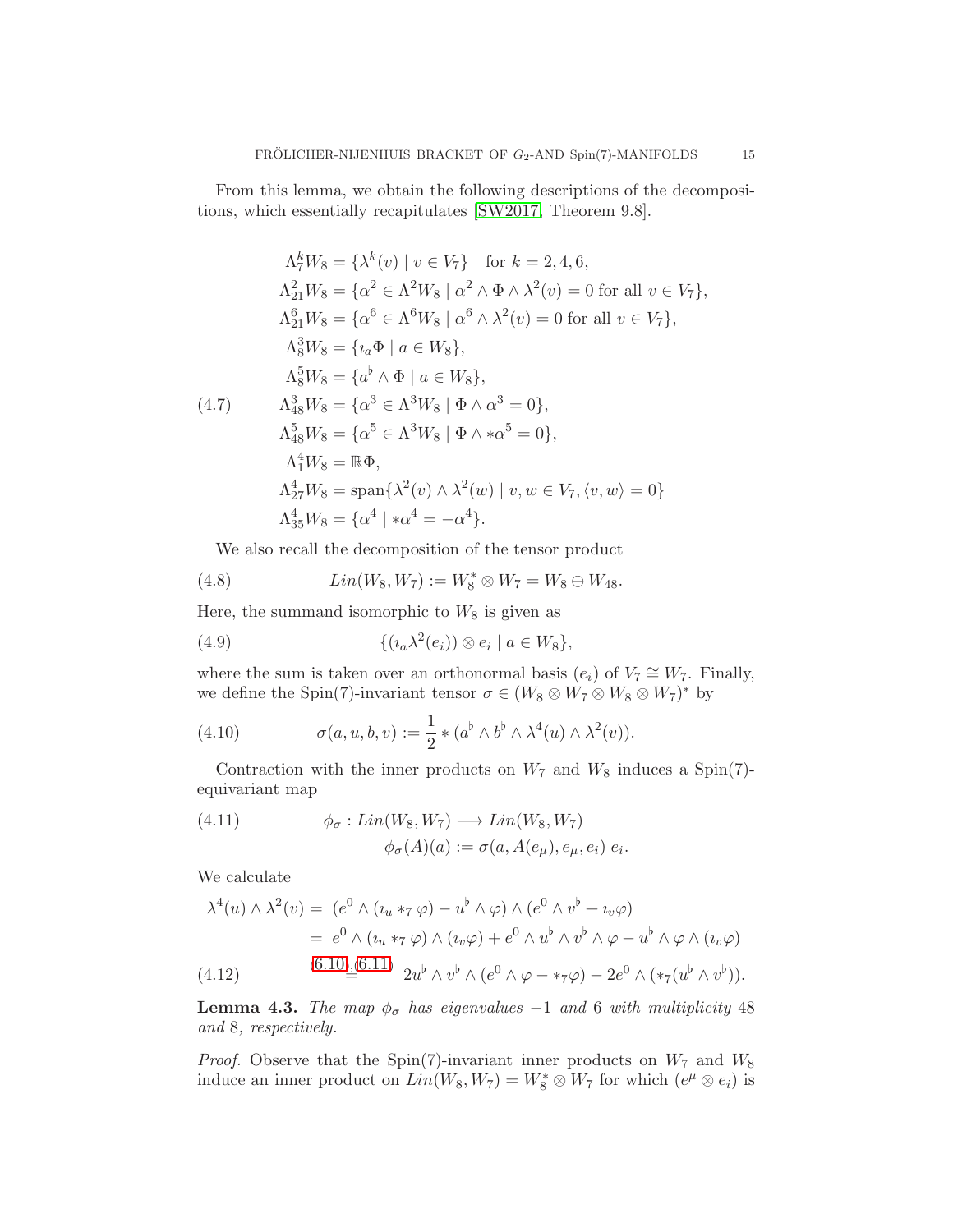an orthonormal basis whenever  $(e_{\mu})$  is an orthonormal basis of  $W_8$  so that  $V_7 = e_0^{\perp}$  is spanned by  $(e_i)$ . This induced inner product satisfies

$$
\langle \phi_{\sigma}(e^{\mu} \otimes e_i), e^{\nu} \otimes e_j \rangle_{Lin(W_8, W_7)} = \langle \phi_{\sigma}(e^{\mu} \otimes e_i)(e_{\nu}), e_j \rangle_{W_7} = \sigma(e_{\nu}, e_i, e_{\mu}, e_j),
$$

and since  $\sigma(e_{\mu}, e_i, e_{\mu}, e_j) = 0$ , it follows that the matrix representation of  $\phi_{\sigma}$  w.r.t. the basis  $(e^{\mu} \otimes e_i)$  has 0's on the diagonal, whence  $tr(\phi_{\sigma}) = 0$ . Furthermore,  $\phi_{\sigma}$  is self-adjoint since  $\sigma(a, u, b, v) = \sigma(b, v, a, u)$  by [\(4.10\)](#page-14-0) and [\(4.12\)](#page-14-1), whence has real eigenvalues.

Decomposing  $Lin(W_8, W_7)$  $(4.8)$  $(4.8)$  $(4.8)$ <sup>2</sup>  $W_8 \oplus W_{48}$ , [\(4.9\)](#page-14-3) implies that the elements in the summand congruent to  $W_8$  are given by the maps

$$
A_a: W_8 \longrightarrow W_7, \qquad A_a(b) := \langle (i_a \lambda^2(e_i))^{\#}, b \rangle e_i
$$

for a fixed  $a \in W_8$ . In order to calculate  $\phi_{\sigma}(A_a)$ , observe that Spin(7) acts transitively on the unit sphere, whence we may assume w.l.o.g. that  $a = e_0$ , so that

$$
A_{e_0}(b) = \langle e_i, b \rangle e_i = pr_{e_0^{\perp}}(b),
$$

where  $pr_{e_0^{\perp}}: W_8 \to e_0^{\perp} = V_7$  is the orthogonal projection. Thus,

$$
\phi_{\sigma}(A_{e_0})(b) = \sigma(b, A_{e_0}(e_{\mu}), e_{\mu}, e_i) e_i = \sigma(b, e_j, e_j, e_i) e_i
$$
  
\n
$$
\stackrel{(4.12)}{=} * \left(b^{\flat} \wedge e^j \wedge \left(e^j \wedge e^i \wedge (e^0 \wedge \varphi - *_{7}\varphi) - e^0 \wedge (*_{7}e^{ji})\right)\right) e_i
$$
  
\n
$$
= * \left(e^0 \wedge b^{\flat} \wedge e^j \wedge (*_{7}e^{ij})\right) e_i
$$
  
\n
$$
= (1 - \delta_{ij}) * (e^0 \wedge b^{\flat} \wedge *_{7}e^i) e_i
$$
  
\n
$$
= 6\langle b, e_i \rangle e_i = 6A_{e_0}(b),
$$

so that  $\phi_{\sigma}(A_a) = 6A_a$  for all  $A_a$ . By Schur's lemma and since  $\phi_{\sigma}$  is selfadjoint,  $\phi_{\sigma}|_{W_{48}} = cId_{W_{48}}$  for some  $c \in \mathbb{R}$ , whence

$$
0 = tr(\phi_{\sigma}) = 6 \dim W_8 + c \dim W_{48},
$$

and from this,  $c = -1$  and the lemma follows.  $\Box$ 

For a manifold with a Spin(7)-structure  $(M, \Phi)$  and induced metric  $g =$  $g_{\Phi}$ , the covariant derivative  $g_{\Phi} \nabla_{v} \Phi$  w.r.t. the Levi-Civita connection is contained in the infinitesimal orbit of  $\mathfrak{so}(T_pM, g_p)$  [\[Bryant1987\]](#page-23-4) and hence in  $\Lambda_7^4T^*M$ . That is, there is a section  $T \in \Omega^1(M, W_7(M)) = \Gamma(\text{Lin}(TM, W_7(M)))$ such that

<span id="page-15-0"></span>(4.13) 
$$
\nabla_v \Phi = \lambda^4(T(v)) = e^0 \wedge (i_{T(v)} * \varphi) - (T(v))^b \wedge \varphi
$$

with the map  $\lambda^4: W_7 \to \Lambda_7^4 T_p M$  from [\(4.6\)](#page-13-1). In analogy to Definition [3.4,](#page-7-2) we use the following terminology.

<span id="page-15-1"></span>**Definition 4.4.** Let  $(M, \Phi)$  be a manifold with a Spin(7)-structure. The section  $T \in \Omega^1(M, W_7(M))$  for which [\(4.13\)](#page-15-0) holds is called the torsion endomorphism of the Spin(7)-structure.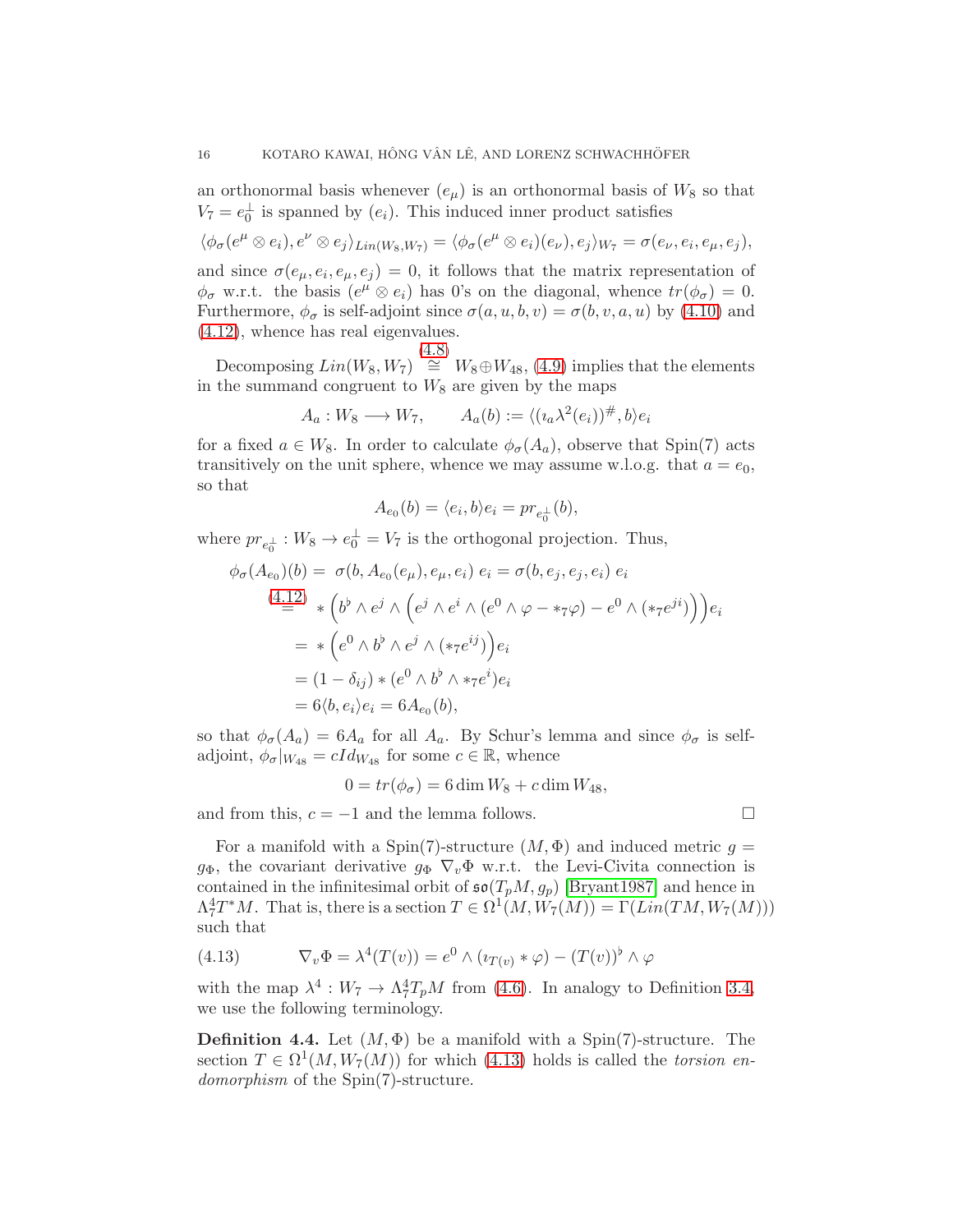4.3. The Frölicher-Nijenhuis brackets on a manifold with a  $Spin(7)$ structure. Recall the section  $P = -\delta_g \Phi \in \Omega^3(M, TM)$  on a manifold with a Spin(7)-structure  $(M, \Phi)$  from Definition [4.1.](#page-12-2) We wish to relate its Frölicher-Nijenhuis bracket to its torsion. In order to do this, recall that  $[P, P]^{FN} \in \Omega^6(M, TM).$ 

Due to the decomposition  $\Lambda^6 W_8 = \Lambda_7^6 W_8 \oplus \Lambda_{21}^6 W_8$  as a  $G_2$ -module, we may decompose

$$
\Omega^6(M,TM)=\Gamma(M,\Lambda^6_7T^*M\otimes TM)\oplus\Gamma(M,\Lambda^6_{21}T^*M\otimes TM),
$$

and we denote the projections onto the two summands by  $\pi_7$  and  $\pi_{21}$ , respectively.

**Proposition 4.5.** Let  $(M, \Phi)$  be a manifold with a Spin(7)-structure with the torsion endomorphism  $T \in \Omega^1(M, W_7(M))$  from [\(4.13\)](#page-15-0), and let P =  $-\delta_g \Phi \in \Omega^3(M,TM)$  be as before. Then for  $p \in M$ ,

<span id="page-16-1"></span>(4.14) 
$$
\pi_7([P,P]_p^{FN}) = -\frac{2}{3}\Phi \wedge \lambda^2((4T_p + \phi_\sigma(T_p))(e_\mu)) \otimes e_\mu.
$$

In particular,  $\pi_7([P, P]_p^F) = 0$  iff  $T_p = 0$ .

*Proof.* By Proposition [2.2,](#page-4-1)  $[P, P]_p^{FN} = \gamma_\mu \otimes e_\mu$ , where  $\gamma_\mu \in \Lambda^6 T_p^* M$  is given by

(4.15) 
$$
\gamma_{\mu} = 2((\imath_{e_{\nu}}\Phi) \wedge \imath_{e_{\mu}}(\nabla_{e_{\nu}}\Phi) + (\imath_{e_{\mu}}\imath_{e_{\nu}}\Phi) \wedge e^{\rho} \wedge (\imath_{e_{\nu}}\nabla_{e_{\rho}}\Phi)).
$$

If we decompose  $\gamma_{\mu} = \Phi \wedge \lambda^2(v_{\mu}) + \gamma_{\mu}^{21}$  with  $\gamma_{\mu}^{21} \in \Lambda_{21}^6 T_p^* M$ , then for any  $v \in V_7 = e_0^{\perp}$  we have  $\gamma_{\mu}^{21} \wedge \lambda^2(v) = 0$  by [\(4.7\)](#page-14-4) and hence,

$$
\gamma_{\mu} \wedge \lambda^{2}(v) = \Phi \wedge \lambda^{2}(v_{\mu}) \wedge \lambda^{2}(v)
$$
  
\n
$$
= (e^{0} \wedge \varphi + *_{7}\varphi) \wedge (e^{0} \wedge v_{\mu}^{b} + i_{v\mu}\varphi) \wedge (e^{0} \wedge v^{b} + i_{v}\varphi)
$$
  
\n
$$
= e^{0} \wedge \varphi \wedge (i_{v\mu}\varphi) \wedge (i_{v}\varphi) + *_{7}\varphi \wedge e^{0} \wedge v_{\mu}^{b} \wedge (i_{v}\varphi)
$$
  
\n
$$
+ *_{7}\varphi \wedge (i_{v\mu}\varphi) \wedge e^{0} \wedge v^{b}
$$
  
\n(6.3)<sub>1</sub>(6.1)  
\n
$$
6\langle v_{\mu}, v \rangle vol + 3\langle v_{\mu}, v \rangle vol + 3\langle v_{\mu}, v \rangle vol = 12\langle v_{\mu}, v \rangle vol.
$$

Thus,

(4.16) 
$$
\pi_7([P, P]_p^{FN}) = \frac{1}{12} * (\gamma_\mu \wedge \lambda^2(e_i)) \Phi \wedge \lambda^2(e_i) \otimes e_\mu.
$$

<span id="page-16-0"></span>For arbitrary  $v \in V_7 = e_0^{\perp}$  we compute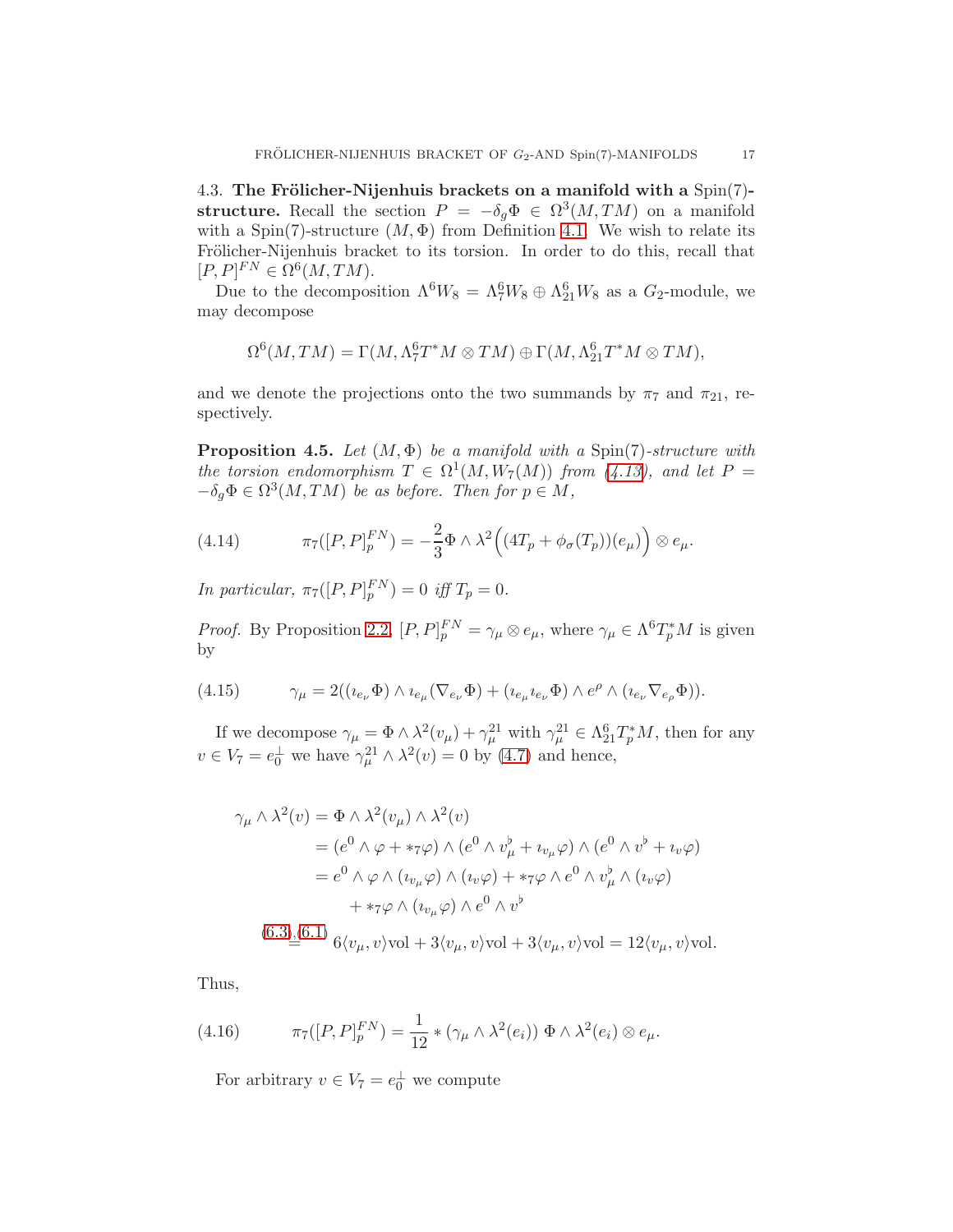$$
\gamma_{\mu} \wedge \lambda^{2}(v) = 2((\imath_{e_{\nu}}\Phi) \wedge \imath_{e_{\mu}}(\nabla_{e_{\nu}}\Phi) \wedge \lambda^{2}(v) \n+ (\imath_{e_{\mu}}\imath_{e_{\nu}}\Phi) \wedge e^{\rho} \wedge (\imath_{e_{\nu}}\nabla_{e_{\rho}}\Phi) \wedge \lambda^{2}(v)) \n= 2((\imath_{e_{\nu}}\Phi) \wedge \imath_{e_{\mu}}\lambda^{4}(T_{p}(e_{\nu})) \wedge \lambda^{2}(v) \n+ (\imath_{e_{\mu}}\imath_{e_{\nu}}\Phi) \wedge e^{\rho} \wedge (\imath_{e_{\nu}}\lambda^{4}(T_{p}(e_{\rho}))) \wedge \lambda^{2}(v)) \n(6.17)_{\leq} (6.18)_{2} ((-4\delta_{\mu\nu}\langle T(e_{\nu}), v\rangle \text{vol} + e^{\nu\mu} \wedge \lambda^{4}(T_{p}(e_{\nu})) \wedge \lambda^{2}(v)) \n+ (-12\delta_{\mu\rho}\langle T_{p}(e_{\rho}), v\rangle \text{vol} + e^{\rho\mu} \wedge \lambda^{4}(T_{p}(e_{\rho})) \wedge \lambda^{2}(v)) \n= 2(-16\langle T_{p}(e_{\mu}), v\rangle \text{vol} - 2e^{\mu\nu} \wedge \lambda^{4}(T_{p}(e_{\nu})) \wedge \lambda^{2}(v)) \n= 2(-16\langle T_{p}(e_{\mu}), v\rangle - 4\sigma(e_{\mu}, T_{p}(e_{\nu}), e_{\nu}, v) \text{vol} \n(4.11)_{-8}\langle (4T_{p} + \phi_{\sigma}(T_{p})) (e_{\mu}), v\rangle \text{vol},
$$

and this together with [\(4.16\)](#page-16-0) implies [\(4.14\)](#page-16-1) and completes the proof.  $\Box$ 

With this, we are now ready to prove the following which immediately implies Theorem [1.2](#page-2-1) from the introduction.

<span id="page-17-1"></span>**Theorem 4.6.** Let  $(M^8, \Phi)$  be a manifold with a Spin(7)-structure  $(M^8, \Phi)$ , let  $\nabla$  be the Levi-Civita connection of  $g = g_{\Phi}$ , and let  $T \in \Omega^1(M^8, W_7(M^8))$ be its torsion endomorphism defined in Definition [4.4.](#page-15-1) Then for every  $p \in$  $M^8$  the following are equivalent.

- (1)  $T_p = 0 \in T_p^*M^8 \otimes W^7(M)_p.$
- (2) The Spin(7)-structure is torsion-free at p, i.e.,  $(\nabla \Phi)_p = 0$ .
- (3)  $\pi_7([P,P]_p^{FN}) = 0 \in \Lambda_7^6 T_p^* M^8 \otimes T_p M^8.$
- (4)  $[P, P]_p^{FN} = 0 \in \Lambda^6 T_p^* M^8 \otimes T_p M^8.$

Proof. The equivalence of the first two statements was shown in [\[Fernandez1986\]](#page-23-1). Also,  $T_p = 0$  implies  $(\nabla \Phi)_p = 0$ , whence by Proposition [2.2,](#page-4-1)  $[P, P]_p^{FN} = 0$ , and this trivially implies  $\pi_7([P, P]_p^{FN}) = 0$ .

By [\(4.14\)](#page-16-1),  $\pi_7([P, P]_p^{\text{FN}}) = 0$  iff  $4T_p + \phi_\sigma(T_p) = 0$ , and since  $\phi_\sigma$  does not have  $-4$  as an eigenvalue by Lemma [4.3,](#page-14-6) this implies that  $T_p = 0$ .  $\Box$ 

<span id="page-17-0"></span>5. THE 16 CLASSES OF  $G_2$ - AND 4 CLASSES OF  $Spin(7)$ -STRUCTURES

In this section, we shall interpret the classification of  $G_2$ -structures and of  $Spin(7)$ -structures([\[FG1982\]](#page-23-0) and [\[Fernandez1986\]](#page-23-1)) in terms of the Frölicher-Nijenhuis bracket.

For the  $G_2$ -case, this classification is given by determining which components of the torsion endomorphism  $T$  vanish, where  $T$  is regarded as a section of the endomorphism bundle  $\text{End}(TM^7)$  which is  $G_2$ -equivariantly isomorphic to

$$
(5.1) \t V_7(M^7) \otimes V_7(M^7) \cong V_1(M^7) \oplus V_7(M^7) \oplus V_{14}(M^7) \oplus V_{27}(M^7).
$$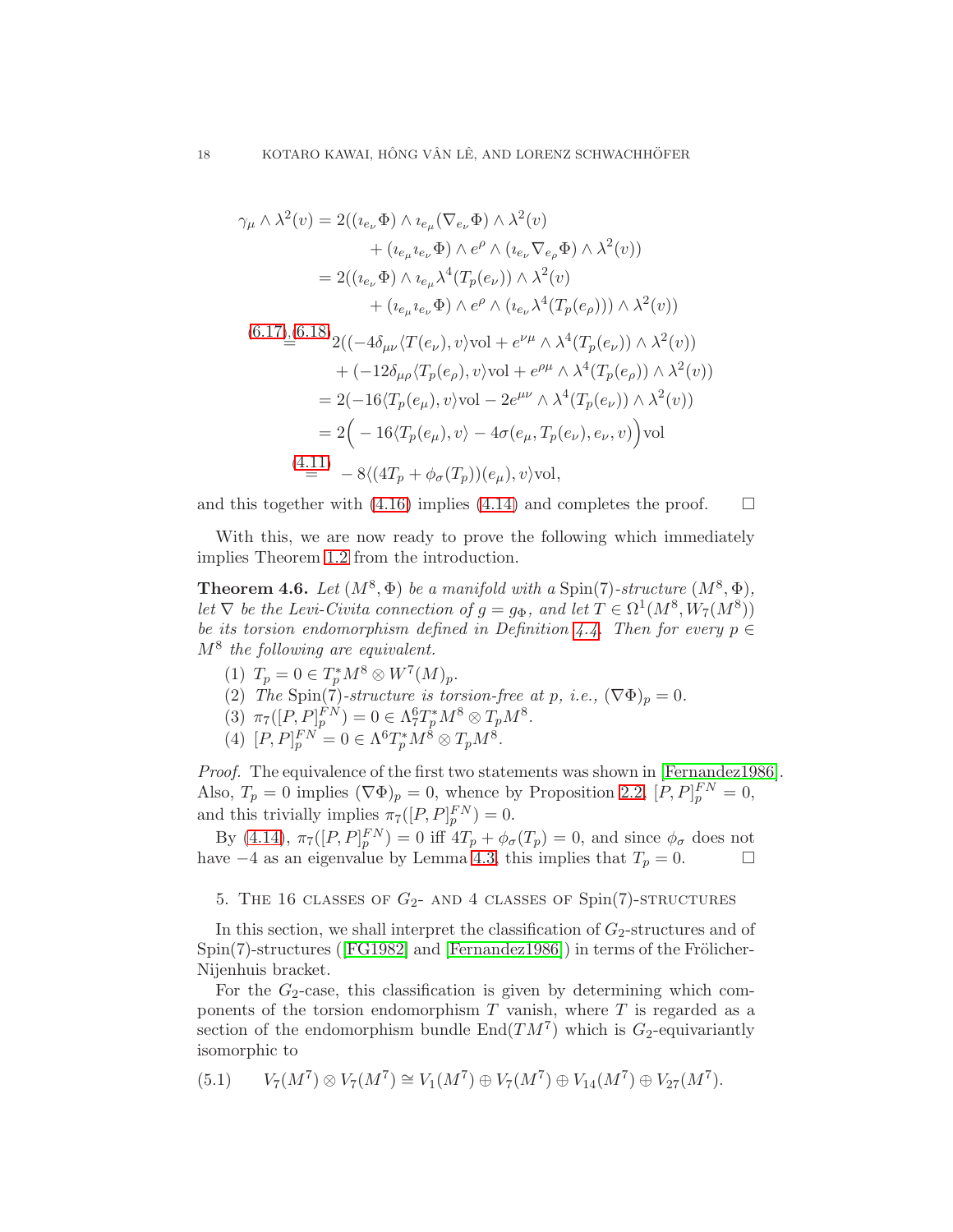Since this decomposition has 4 summands, the classification consists of  $2^4$  = 16 cases.

Observe that both  $\Lambda^5_7T^*M^7\otimes TM^7$  and  $\Lambda^6T^*M^7\otimes TM^7$  are  $G_2$ -equivariantly isomorphic to  $V_7(M^7) \otimes V_7(M^7)$ , where explicit isomorphisms are given by

$$
K: \Lambda_7^5 T^* M^7 \otimes T M^7 \ni (\ast \varphi \wedge v^{\flat}) \otimes w \ \longmapsto \ v^{\flat} \otimes w \ \in \ T^* M^7 \otimes T M^7
$$
  

$$
L: \Lambda^6 T_p^* M^7 \otimes T M^7 \ni (\ast v^{\flat}) \otimes w \ \longmapsto \ v^{\flat} \otimes w \ \in \ T^* M^7 \otimes T M^7.
$$

If  $(M^7, \varphi)$  is a manifold with a  $G_2$ -structure and the cross products  $Cr$ and  $\chi$ , then we define the sections

$$
K_{\pi_7([Cr,\chi]^{FN})}, L_{[\chi,\chi]^{FN}} \in \Gamma(\text{End}(TM)).
$$

Therefore, by Propositions [3.5,](#page-8-4) [3.6](#page-10-4) there are  $G_2$ -equivariant vector bundle isomorphisms

$$
\tau_1, \tau_2 : \text{End}(TM^7) \longrightarrow \text{End}(TM^7)
$$

such that for the torsion endoromphism  $T \in \Gamma(\text{End}(TM))$  we have

<span id="page-18-0"></span>(5.2) 
$$
\tau_1(T) = K_{\pi_7([Cr,\chi]^{FN})}
$$
 and  $\tau_2(T) = L_{[\chi,\chi]^{FN}}$ ,

where by a slight abuse of notation we denote the map  $\tau_i : \Gamma(\text{End}(TM)) \to$  $\Gamma(\text{End}(TM))$  applying  $\tau_i$  pointwise by the same symbol.

For an element  $A = a_{ij}e^i \otimes e_j \in \text{End}(V_7)$  let us denote its skew-symmetrization by

$$
\sigma_A := a_{ij} e^{ij} \in \Lambda^2 V_7^*.
$$

With this notation, it follows from [\(3.10\)](#page-8-3) and [\(3.18\)](#page-10-3) that  $\tau_1$  and  $\tau_2$  take the form

$$
\tau_1(T) = 2\Big(T - 2T^{\top} - tr(T)id\Big),
$$
  
\n
$$
\tau_2(T) = -4(T + T^{\top}) + 6 * (e^i \wedge \sigma_T \wedge \varphi) \otimes e_i,
$$

summing over some basis  $(e_i)$  with dual basis  $(e^i)$ .

The  $G_2$ -equivariance of  $\tau_1$  and  $\tau_2$  and [\(5.2\)](#page-18-0) now implies that the  $V_k(M)$ component of T vanishes if and only if the  $V_k(M)$ -component of  $K_{\pi_7([Cr,\chi]^{FN})}$ vanishes if and only if the  $V_k(M)$ -component of  $L_{[\chi,\chi]^{\text{FN}}}$  vanishes. Since the cases in the Fernandez-Gray classification are determined by the vanishing of the components of  $T$ , we obtain the interpretation of these cases given in Table [1.](#page-19-0)

The interpretation of manifolds  $(M^8, \Phi)$  with a Spin(7)-structure is analogous. Again, the torsion T and the projection  $\pi_7([P, P]^{FN})$  are sections of the Spin(7)-equivariantly isomorphic bundles  $T^*M^8 \otimes W_7(M^8)$  and  $\Lambda^6_7T^*M^8 \otimes$  $TM^8$ , respectively, with an explicit identification given by

$$
H: \Lambda^6_T T^* M^8 \otimes W_7(M^8) \ni \Phi \wedge (\lambda^2(a)) \otimes v \longmapsto v^{\flat} \otimes a \in T^* M^8 \otimes W_7(M^8),
$$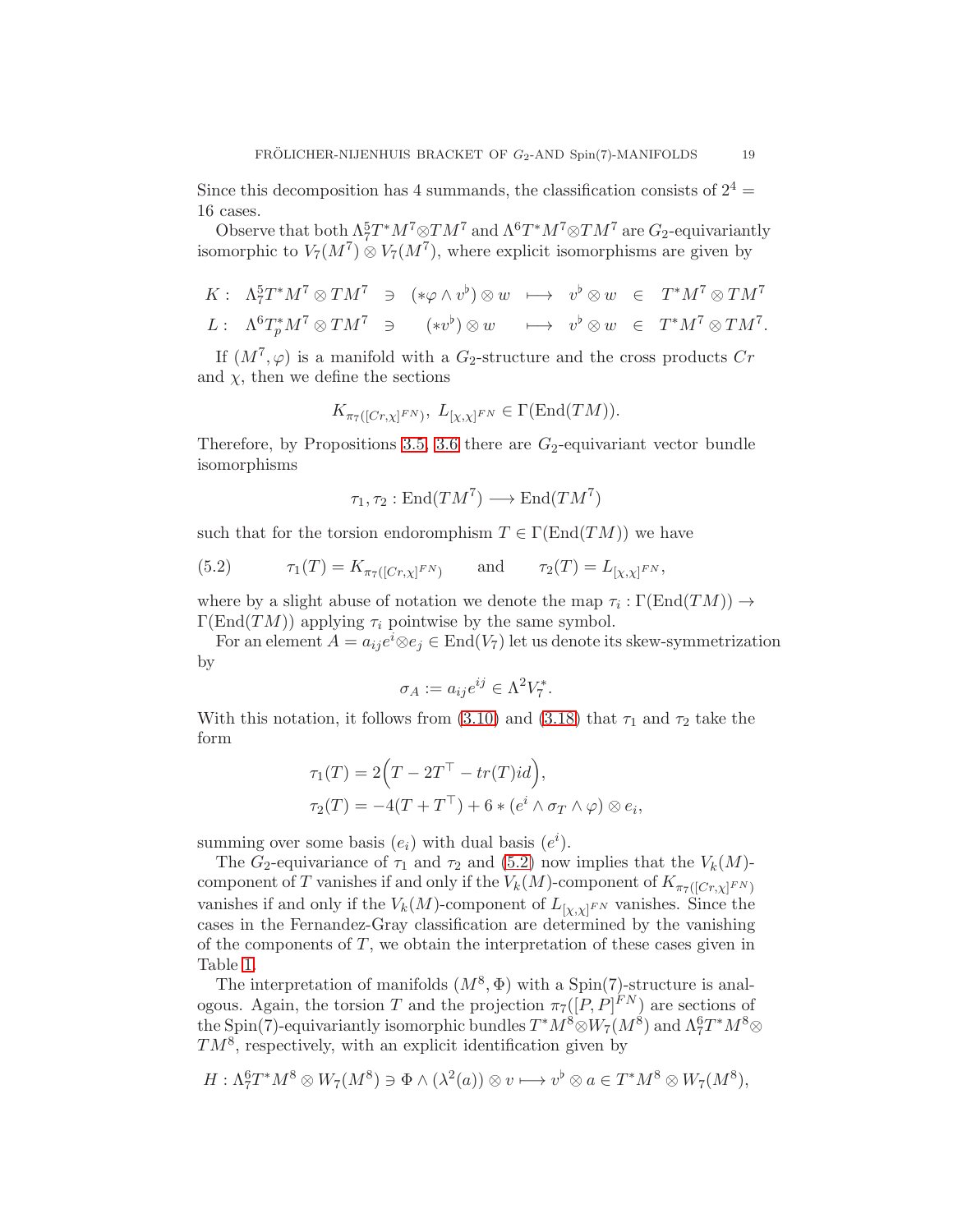| Classes                                                  | Relation on                                                                                 |
|----------------------------------------------------------|---------------------------------------------------------------------------------------------|
|                                                          | $A \in \{T, K_{\pi_7([Cr,\chi]^{FN})}, L_{[\chi,\chi]^{FN}}\}$                              |
| $V_1(M) \oplus V_7(M) \oplus V_{14}(M) \oplus V_{27}(M)$ | no relation                                                                                 |
| $V_7(M) \oplus V_{14}(M) \oplus V_{27}(M)$               | $tr(A)=0$                                                                                   |
| $V_1(M)\oplus V_{14}(M)\oplus V_{27}(M)$                 | $\sigma_A \in \Omega^2_{14}(M)$                                                             |
| $V_1(M) \oplus V_7(M) \oplus V_{27}(M)$                  | $\sigma_A \in \Omega^2_7(M)$                                                                |
| $V_1(M) \oplus V_7(M) \oplus V_{14}(M)$                  | $A + A^{T} - \frac{2}{7}tr(A)id_{TM} = 0$                                                   |
| $V_{14}(M)\oplus V_{27}(M)$                              | $\sigma_A \in \Omega^2_{14}(M)$ , $tr(A) = 0$                                               |
| $V_7(M)\oplus V_{27}(M)$                                 | $\sigma_A \in \Omega^2_7(M), \quad tr(A) = 0$                                               |
| $V_7(M) \oplus V_{14}(M)$                                | $A + A^{+} = 0$                                                                             |
| $V_1(M)\oplus V_{27}(M)$                                 | $A - A^{+} = 0$                                                                             |
| $V_1(M)\oplus V_{14}(M)$                                 | $A + A^{\top} - \frac{2}{7}tr(A) \mathrm{id}_{TM} = 0, \quad \sigma_A \in \Omega^2_{14}(M)$ |
| $V_1(M) \oplus V_7(M)$                                   | $A + A^{\top} - \frac{2}{7}tr(A) \mathrm{id}_{T_M} = 0, \quad \sigma_A \in \Omega^2_7(M)$   |
| $V_{27}(M)$                                              | $A - A^{T} = 0$ , $tr(A) = 0$                                                               |
| $V_{14}(M)$                                              | $\overline{A + A^{\top}} = 0$ , $\sigma_A \in \Omega^2_{14}(M)$                             |
| $V_7(M)$                                                 | $A + A^{\top} = 0$ , $\sigma_A \in \Omega^2_7(M)$                                           |
| $V_1(M)$                                                 | $A=\frac{1}{7}tr(A)\mathrm{id}_{TM}$                                                        |
| $\{0\}$                                                  | $A=0$                                                                                       |

<span id="page-19-0"></span>TABLE 1.

and if  $(M^8, \Phi)$  is a manifold with a Spin(7)-structure and the 3-fold product  $P$ , then by  $(4.14)$ 

$$
H_{\pi_7([P,P]^{FN})} = \tau_3(T)
$$
, where  $\tau_3(T) = -\frac{2}{3}(4T + \phi_\sigma(T))$ .

Here, by abuse of notation we regard  $\phi_{\sigma}$  as the pointwise application of the map from [\(4.11\)](#page-14-5) to sections of  $W_7(M^8) \otimes T^*M^8 \cong Lin(W_8(M^8), W_7(M^8)).$ 

By [\(4.8\)](#page-14-2),  $W_7(M^8) \otimes T^*M^8$  can be decomposed as  $W_8(M^8) \oplus W_{48}(M^8)$ whence by the Spin(7)-equivariance of  $\tau_3$ , the  $W_k(M^8)$ -component of T vanishes if and only if the  $W_k(M^8)$ -component of  $H_{\pi_7([P,P]^{FN})}$  does. Since the classification of Fernández [\[Fernandez1986\]](#page-23-1) into  $2^2 = 4$  different cases is given by the vanishing of the components of the torsion  $T$ , it follows that these cases can be also interpreted by the vanishing of the components of  $H_{\pi_7([P,P]^{FN})}$ , which leads to the interpretation of the classes of Spin(7)-manifolds given in Table [2,](#page-20-13) where  $pr_k: W_7(M^8) \otimes T^*M^8 \to W_k(M^8)$  is the canonical projection.

### 6. Appendix

In this appendix, we shall collect some of the formulas which we needed in the calculations in this paper. Most of them are known and can be found in a similar form e.g. in [\[SW2017,](#page-24-8) Lemma 4.37], but we shall collect them here for the reader's convenience.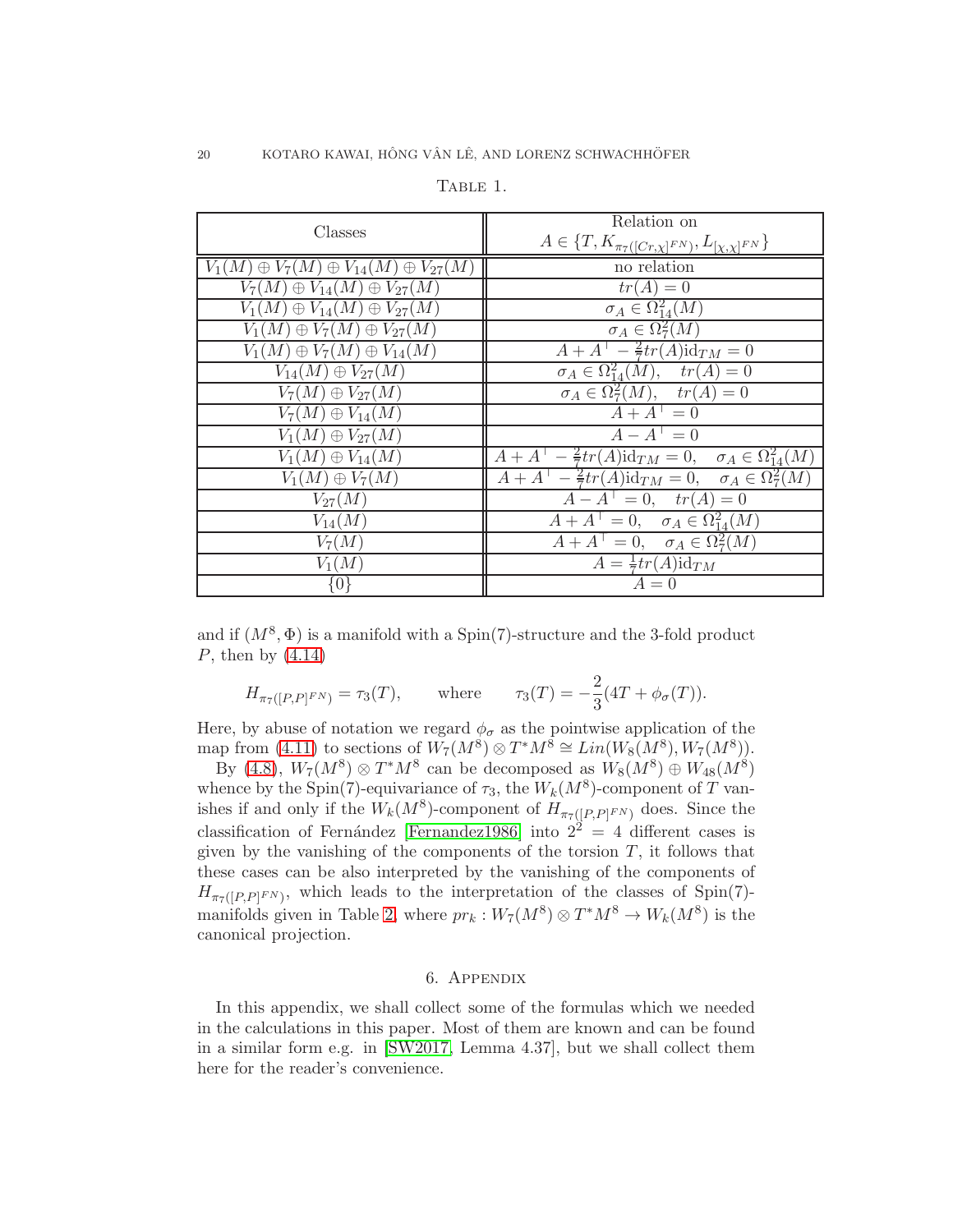| Classes            | Relation on<br>$A \in \{T, H_{\pi_7([P,P]^{FN})}\}$ |
|--------------------|-----------------------------------------------------|
| $W_8\oplus W_{48}$ | no relation                                         |
| $W_{48}$           | $pr_8(A) = 0$                                       |
|                    | $pr_{48}(A) = 0$                                    |
|                    | $A=0$                                               |

<span id="page-20-13"></span>TABLE 2.

**Lemma 6.1.** For all  $u, v, w, r \in V_7$  and any orthonormal basis  $(e_i)$  of  $V_7$ the following identities hold.

<span id="page-20-0"></span>(6.1) 
$$
u^{\flat} \wedge (i_v \varphi) \wedge * \varphi = 3 \langle u, v \rangle \text{vol}
$$

<span id="page-20-8"></span>(6.2) 
$$
u^{\flat} \wedge (i_v * \varphi) \wedge \varphi = 4 \langle u, v \rangle \text{vol}
$$

<span id="page-20-1"></span>(6.3) 
$$
(i_u \varphi) \wedge (i_v \varphi) \wedge \varphi = 6 \langle u, v \rangle \text{vol}
$$

<span id="page-20-2"></span>(6.4) 
$$
u^{\flat} \wedge (i_{v} \varphi) \wedge (i_{w} \varphi) \wedge (i_{r} \varphi) = 2((v, w) \langle u, r \rangle)
$$

$$
+\langle u, v \rangle \langle w, r \rangle + \langle u, w \rangle \langle v, r \rangle)
$$
vol

<span id="page-20-14"></span>(6.5) 
$$
(i_u i_v * \varphi) \wedge w^{\flat} \wedge * \varphi = -2u^{\flat} \wedge v^{\flat} \wedge w^{\flat} \wedge * \varphi
$$

<span id="page-20-3"></span>(6.6) 
$$
(i_u i_v \varphi) \wedge w^{\flat} \wedge (i_r \varphi) \wedge \varphi = 2(\langle v, w \rangle \langle u, r \rangle - \langle u, w \rangle \langle v, r \rangle) \text{vol} - 2u^{\flat} \wedge v^{\flat} \wedge w^{\flat} \wedge r^{\flat} \wedge \varphi
$$

<span id="page-20-6"></span>(6.7) 
$$
(i_u i_v * \varphi) \wedge (i_w * \varphi) \wedge (i_r \varphi) = 2(\langle v, w \rangle \langle u, r \rangle - \langle u, w \rangle \langle v, r \rangle) \text{vol} + u^{\flat} \wedge v^{\flat} \wedge w^{\flat} \wedge r^{\flat} \wedge \varphi
$$

<span id="page-20-9"></span>(6.8) 
$$
u^{\flat} \wedge v^{\flat} \wedge (i_w * \varphi) \wedge (i_r \varphi) = 2(\langle v, w \rangle \langle u, r \rangle - \langle u, w \rangle \langle v, r \rangle) \text{vol} + u^{\flat} \wedge v^{\flat} \wedge w^{\flat} \wedge r^{\flat} \wedge \varphi
$$

<span id="page-20-10"></span>(6.9) 
$$
u^{\flat} \wedge v^{\flat} \wedge (u_{w}v_{r} * \varphi) \wedge \varphi = 2(\langle v, w \rangle \langle u, r \rangle - \langle u, w \rangle \langle v, r \rangle) \text{vol} - u^{\flat} \wedge v^{\flat} \wedge w^{\flat} \wedge r^{\flat} \wedge \varphi
$$

<span id="page-20-5"></span>(6.10) 
$$
(i_u * \varphi) \wedge (i_v \varphi) = -2 * (u^{\flat} \wedge v^{\flat}) + u^{\flat} \wedge v^{\flat} \wedge \varphi
$$

<span id="page-20-12"></span>(6.11) 
$$
\varphi \wedge (i_u \varphi) = 2u^{\flat} \wedge * \varphi
$$

<span id="page-20-4"></span>
$$
(6.12)\qquad \qquad (i_{e_i}\varphi)^2 = 6*\varphi
$$

<span id="page-20-7"></span>(6.13) 
$$
(i_u i_{e_i} * \varphi) \wedge (i_v i_{e_i} * \varphi) = 2(i_u \varphi) \wedge (i_v \varphi)
$$

<span id="page-20-11"></span>(6.14) 
$$
(i_u i_{e_i} * \varphi) \wedge (i_{e_i} \varphi) = 3u^{\flat} \wedge \varphi
$$

Proof. For the proof of these identities, observe that the left hand side of each equation is a  $G_2$ -invariant element of some tensor power of  $V_7$ , and therefore it has to be a linear combination of the summands on the right hand side; the coefficients of this linear combination then can be determined by using the explicit formulas for  $\varphi$  and  $*\varphi$  in [\(3.1\)](#page-5-2) and [\(3.2\)](#page-5-3).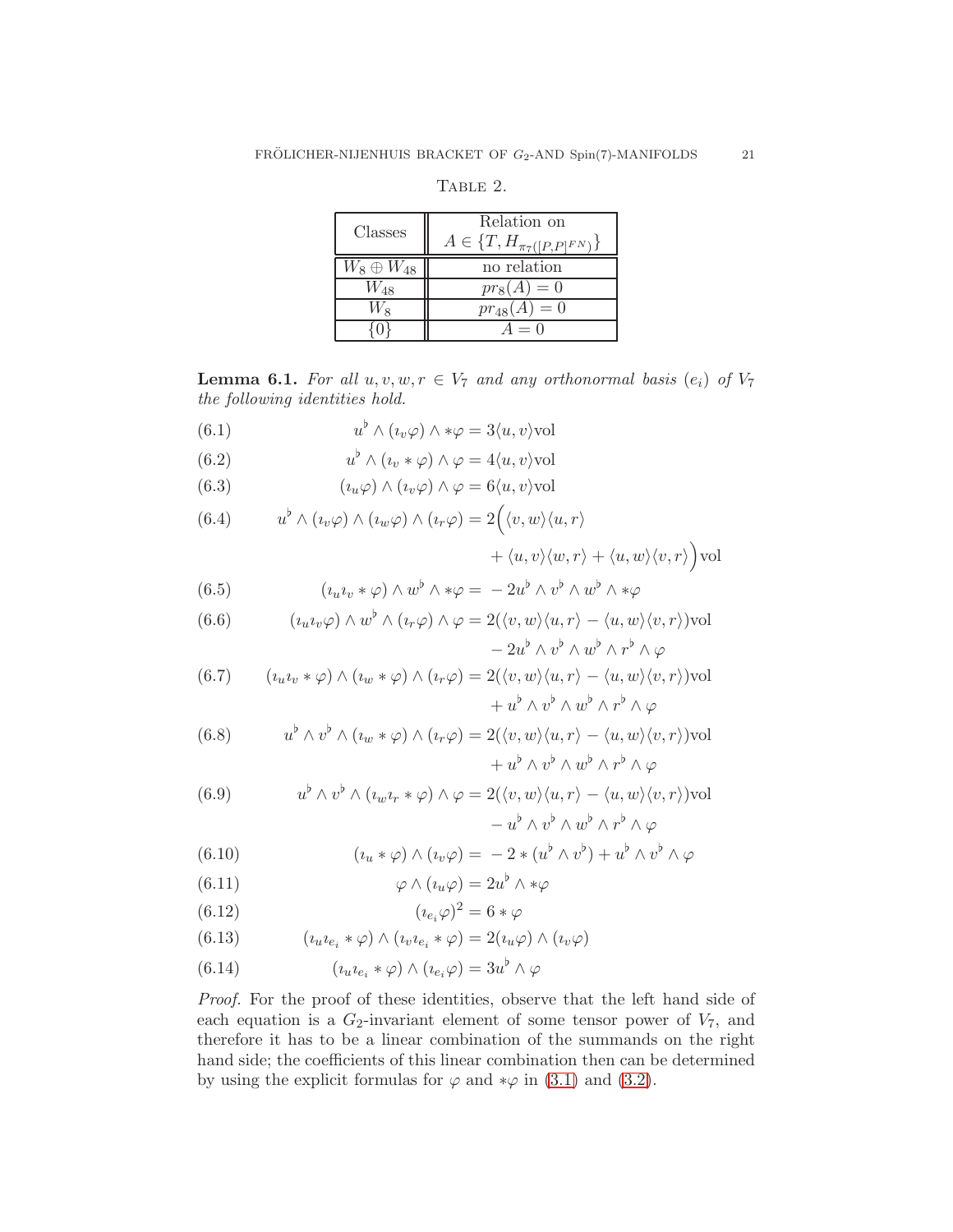To pick one explicit example which is not among the identities shown in [\[SW2017\]](#page-24-8), observe that the left hand side of [\(6.4\)](#page-20-2) is an element of ( $V_7 \otimes$  $(\odot^3 V_7)^{G_2}$ . Since  $\odot^3 V_7 \cong V_7 \oplus V_{77}$ , we have  $\dim(V_7 \otimes \odot^3 V_7)^{G_2} = 1$ , and there is one  $G_2$ -invariant element of  $V_7 \otimes \odot^3 V_7$  given by deriving the square of the scalar product which lies in  $\odot$ <sup>4</sup> $V_7$ . Thus,

(6.15) 
$$
u^{\flat} \wedge (i_{v} \varphi) \wedge (i_{w} \varphi) \wedge (i_{r} \varphi) = c \Big( \langle v, w \rangle \langle u, r \rangle + \langle u, v \rangle \langle w, r \rangle + \langle u, w \rangle \langle v, r \rangle \Big) \text{vol}.
$$

for some constant  $c \in \mathbb{R}$ . Now setting  $u = v = w = r =: e_1$  and using [\(3.1\)](#page-5-2) implies that  $c = 2$ , showing [\(6.4\)](#page-20-2).

The remaining identities are shown in a similar fashion.  $\Box$ 

The following two decompositions of  $G_2$ - and Spin(7)-representations is also well known, cf. [\[SW2017,](#page-24-8) Theorem 8.5, 9.8], [\[Kar2005,](#page-24-7) (4.7), (4.8)].

**Lemma 6.2.** Decompose  $\Lambda^2 V_7^* = \Lambda_7^2 V_7^* \oplus \Lambda_{14}^2 V_7^*$  according to [\(3.5\)](#page-6-0). Then

$$
\Lambda_7^2 V_7^* = \{ \alpha^2 \in \Lambda^2 V_7^* \mid *(\alpha^2 \wedge \varphi) = 2\alpha^2 \}, \text{ and}
$$
  

$$
\Lambda_{14}^2 V_7^* = \{ \alpha^2 \in \Lambda^2 V_7^* \mid *(\alpha^2 \wedge \varphi) = -\alpha^2 \}.
$$

In particular,

(6.16) 
$$
\Lambda_7^2 V_7^* = \{ \alpha^2 + *(\alpha^2 \wedge \varphi) \mid \alpha^2 \in \Lambda^2 V_7^* \}, \text{ and}
$$

$$
\Lambda_{14}^2 V_7^* = \{ 2\alpha^2 - *(\alpha^2 \wedge \varphi) \mid \alpha^2 \in \Lambda^2 V_7^* \}.
$$

**Lemma 6.3.** Decompose  $\Lambda^2 W_8^* = \Lambda_7^2 W_8^* \oplus \Lambda_{21}^2 W_8^*$  according to [\(4.4\)](#page-13-2). Then  $\Lambda_7^2 W_8^* = {\alpha^2 \in \Lambda^2 W_8^* \mid \Phi \wedge \alpha^2 = 3 * \alpha^2}, \text{ and}$  $\Lambda_{21}^2 W_8^* = {\alpha^2 \in \Lambda^2} W_8^* | \Phi \wedge \alpha^2 = - * \alpha^2}.$ 

We shall also need the following result.

**Lemma 6.4.** For all  $u, v \in W_7$  and  $a, b \in W_8$  the following formulas hold:

<span id="page-21-0"></span>
$$
(i_a \Phi) \wedge (i_b \lambda^4(u)) \wedge \lambda^2(v) =
$$
  
(6.17) 
$$
-4\langle a, b \rangle_{W_8} \langle u, v \rangle_{W_7} \text{vol} + a^b \wedge b^b \wedge \lambda^4(u) \wedge \lambda^2(v),
$$

$$
a^b \wedge (i_b a, \Phi) \wedge (i_b \lambda^4(u)) \wedge \lambda^2(v) =
$$

$$
a^{\flat}\wedge(\imath_{b}\imath_{e_{\mu}}\Phi)\wedge(\imath_{e_{\mu}}\lambda^{4}(u))\wedge\lambda^{2}(v)=
$$

<span id="page-21-1"></span>(6.18) 
$$
- 12\langle a,b\rangle_{W_8}\langle u,v\rangle_{W_7} \text{vol} + a^{\flat} \wedge b^{\flat} \wedge \lambda^4(u) \wedge \lambda^2(v)
$$

where in [\(6.18\)](#page-21-1) the sum is taken over an orthonormal basis  $(e_{\mu})$  of  $W_8$ .

*Proof.* By [\(4.4\)](#page-13-2) and [\(4.5\)](#page-13-0), the decomposition of  $W_8 \otimes W_8$  and  $W_7 \otimes W_7$  into Spin(7)-irreducible summands yields

$$
W_8 \otimes W_8 = \odot^2 W_8 \oplus \Lambda^2 W_8 \cong (W_1 \oplus W_{35}) \oplus (W_7 \oplus W_{21}),
$$
  

$$
W_7 \otimes W_7 = \odot^2 W_7 \oplus \Lambda^2 W_7 \cong (W_1 \oplus W_{27}) \oplus W_{21},
$$

so that there are two inequivalent summands in common and hence, the space of Spin(7)-invariant tensors in  $W_8 \otimes W_8 \otimes W_7 \otimes W_7$  is 2-dimensional.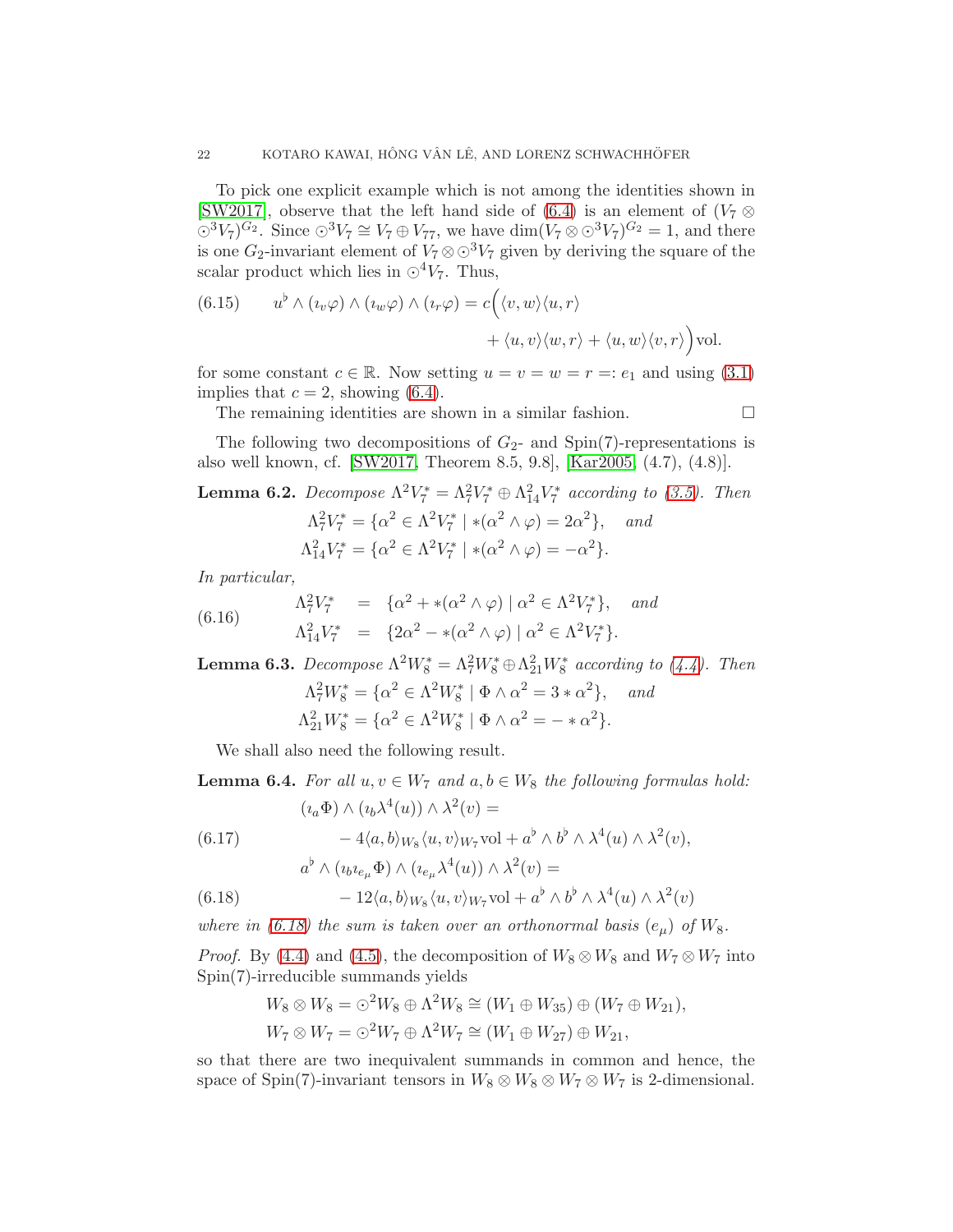Since the left hand sides of [\(6.17\)](#page-21-0) and [\(6.18\)](#page-21-1) describe such tensors, it follows that there must be constants  $c_1,\ldots,c_4\in\mathbb{R}$  such that

(6.19)  
\n
$$
(i_a \Phi) \wedge (i_b \lambda^4(u)) \wedge \lambda^2(v) =
$$
\n
$$
c_1 \langle a, b \rangle_{W_8} \langle u, v \rangle_{W_7} \text{vol} + c_2 a^{\flat} \wedge b^{\flat} \wedge \lambda^4(u) \wedge \lambda^2(v),
$$
\n
$$
a^{\flat} \wedge (i_b i_{e_{\mu}} \Phi) \wedge (i_{e_{\mu}} \lambda^4(u)) \wedge \lambda^2(v) =
$$
\n(6.20)  
\n
$$
c_3 \langle a, b \rangle_{W_8} \langle u, v \rangle_{W_7} \text{vol} + c_4 a^{\flat} \wedge b^{\flat} \wedge \lambda^4(u) \wedge \lambda^2(v).
$$

<span id="page-22-0"></span>In order to determine these constants, we first let  $a = b := e_0$ , so that

$$
(i_{e_0}\Phi) \wedge (i_{e_0}\lambda^4(u)) \wedge \lambda^2(v) = \varphi \wedge (i_u *_{7} \varphi) \wedge (e^0 \wedge v^{\flat} + (i_v \varphi))
$$
  
=  $-e^0 \wedge v^{\flat} \wedge (i_u *_{7} \varphi) \wedge \varphi$   
 $\stackrel{(6.2)}{=} -4\langle u, v \rangle \text{vol},$ 

and from this,  $c_1 = -4$  follows. Whence if we let  $a := e_0$  and  $b, u, v \in W_7 =$  $e_0^{\perp}$  then

$$
(i_{e_0}\Phi) \wedge (i_b\lambda^4(u)) \wedge \lambda^2(v) \stackrel{(4.6)}{=} \varphi \wedge (-e^0 \wedge (i_bi_u *_{7}\varphi) - i_b(u^b \wedge \varphi))
$$
  

$$
\wedge (e^0 \wedge v^b + (i_v\varphi))
$$
  

$$
= -\varphi \wedge e^0 \wedge (i_bi_u *_{7}\varphi) \wedge (i_v\varphi)
$$
  

$$
+ \varphi \wedge u^b \wedge (i_b\varphi) \wedge e^0 \wedge v^b
$$
  

$$
\stackrel{(6.11)}{=} 2e^0 \wedge (i_bi_u *_{7}\varphi) \wedge v^b \wedge *_{7}\varphi
$$
  

$$
+ 2b^b \wedge *_{7}\varphi \wedge u^b \wedge e^0 \wedge v^b
$$
  

$$
\stackrel{(6.5)}{=} -2e^0 \wedge b^b \wedge u^b \wedge v^b \wedge *_{7}\varphi
$$
  

$$
\stackrel{(4.12)}{=} e^0 \wedge b^b \wedge \lambda^4(u) \wedge \lambda^2(v),
$$

so that  $c_2 = 1$  follows. Now substituting  $a = b := e_0$  and  $u = v := e_1$  into  $(6.20)$  and using the index i to run from 1 to 7 yields

$$
e^{0} \wedge (-i_{e_i}\varphi) \wedge (i_{e_i}(-e^{1} \wedge \varphi)) \wedge (i_{e_1}\varphi) = e^{0} \wedge (i_{e_i}\varphi) \wedge (\delta_{1i}\varphi - e^{1} \wedge (i_{e_i}\varphi)) \wedge (i_{e_1}\varphi)
$$
  
\n
$$
= e^{0} \wedge (i_{e_1}\varphi) \wedge (i_{e_1}\varphi) \wedge \varphi
$$
  
\n
$$
- e^{0} \wedge e^{1} \wedge (i_{e_i}\varphi) \wedge (i_{e_i}\varphi) \wedge i_{e_1}\varphi
$$
  
\n(6.3)<sub>1</sub>(6.12)  
\n
$$
6\text{vol} - 6e^{0} \wedge e^{1} \wedge i_{e_1}\varphi \wedge *\varphi
$$
  
\n
$$
\stackrel{(6.1)}{=} -12\text{vol},
$$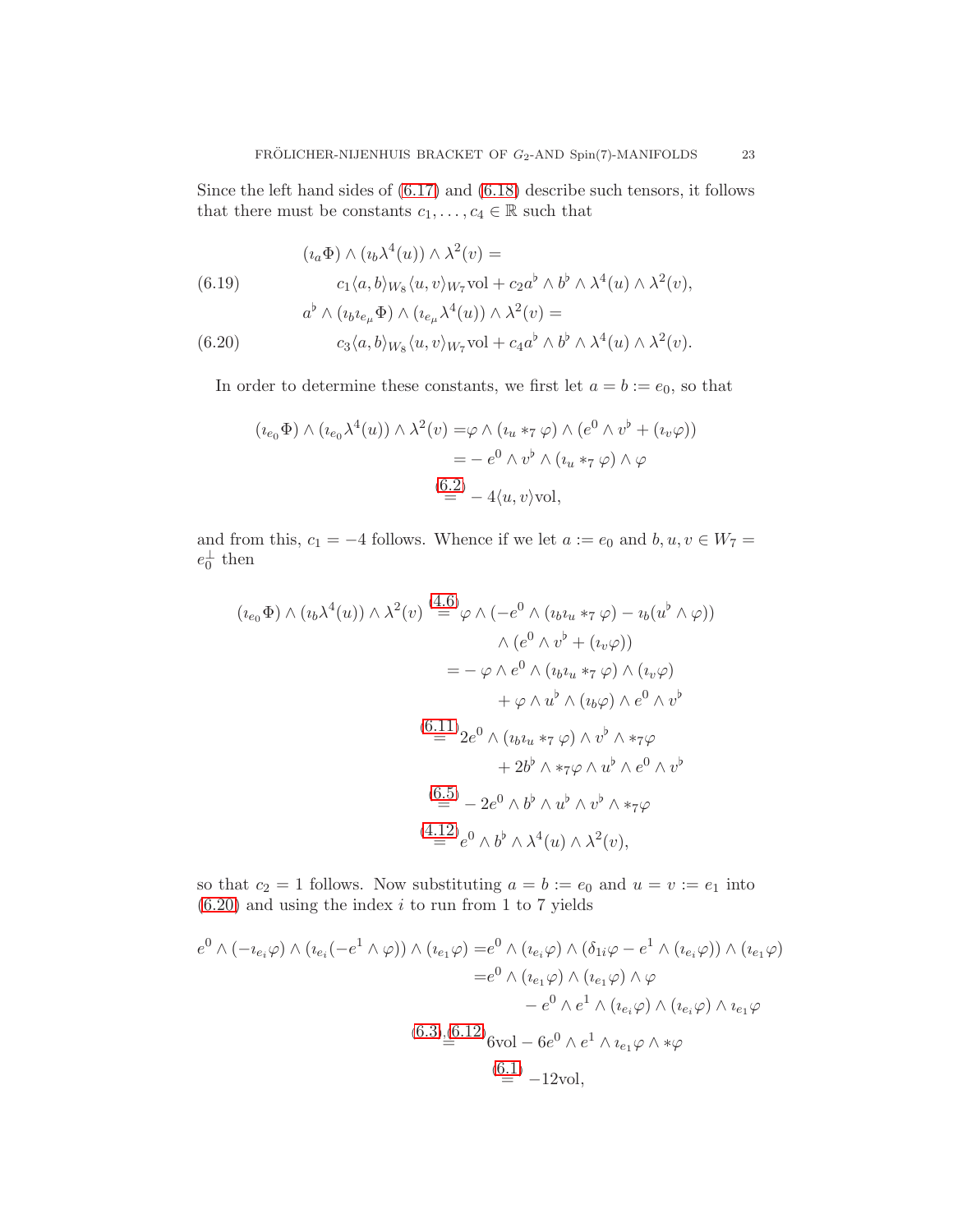so that  $c_3 = -12$  follows. Finally, for  $a := e_0$ ,  $u := e_1$  and  $b, v \in W_7 = e_0^{\perp}$  $(6.20)$  reads

$$
e^{0} \wedge (i_{b}i_{e_{\mu}}\Phi) \wedge (i_{e_{\mu}}\lambda^{4}(e_{1})) \wedge \lambda^{2}(v)
$$
  
\n
$$
= e^{0} \wedge (i_{b}\varphi) \wedge (i_{e_{1}} *_{7} \varphi) \wedge (i_{v}\varphi)
$$
  
\n
$$
+ e^{0} \wedge (i_{b}i_{e_{i}} *_{7} \varphi) \wedge (-i_{e_{i}}(e^{1} \wedge \varphi)) \wedge (i_{v}\varphi)
$$
  
\n
$$
\stackrel{(*)}{=} 0 + e^{0} \wedge (i_{b}i_{e_{i}} *_{7} \varphi) \wedge (-\delta_{1i}\varphi + e^{1} \wedge (i_{e_{i}}\varphi)) \wedge (i_{v}\varphi)
$$
  
\n
$$
= -e^{0} \wedge (i_{b}i_{e_{1}} *_{7} \varphi) \wedge \varphi \wedge (i_{v}\varphi)
$$
  
\n
$$
+ e^{01} \wedge (i_{b}i_{e_{i}} *_{7} \varphi) \wedge (i_{e_{i}}\varphi) \wedge (i_{v}\varphi)
$$
  
\n
$$
(6.11)_{\underline{.}}(6.14) - 2e^{0} \wedge (i_{b}i_{e_{1}} *_{7} \varphi) \wedge v^{b} \wedge *_{7}\varphi + 3e^{01} \wedge b^{b} \wedge \varphi \wedge (i_{v}\varphi)
$$
  
\n
$$
(6.11)_{\underline{.}}(6.5) - 4e^{0} \wedge b^{b} \wedge e^{1} \wedge v^{b} \wedge *_{7}\varphi + 6e^{01} \wedge b^{b} \wedge v^{b} \wedge *_{7}\varphi
$$
  
\n
$$
= -2e^{0} \wedge b^{b} \wedge e^{1} \wedge v^{b} \wedge *_{7}\varphi
$$
  
\n
$$
(4.12)_{e} \wedge b^{b} \wedge \lambda^{4}(e_{1}) \wedge \lambda^{2}(v),
$$

so that  $c_4 = 1$  follows. At  $(*)$  we have used that the map

$$
(u,v,w)\longmapsto *\Bigl((\imath_u\varphi)\wedge(\imath_v\ast_7\varphi)\wedge(\imath_w\varphi)\Bigr)
$$

is a  $G_2$ -invariant element of  $W_7 \otimes \odot^2 W_7$ , and since by  $(4.5) \odot^2 W_7 \cong W_1 \oplus W_{27}$ has no irreducible component isomorphic to  $W_7$ , there is no such element other than 0.

Acknowledgement. A part of this project has been discussed during HVL's visit to the Osaka City University in December 2015. She thanks Professor Ohnita for his invitation to Osaka and his hospitality. HVL and LS also thank the Max Planck Institute for Mathematics in the Sciences in Leipzig for its hospitality during extended visits. We also thank the referee for many helpful comments which enabled us to significantly improve the manuscript.

### **REFERENCES**

- <span id="page-23-2"></span>[BG1967] R. B. Brown and A. Gray, Vector cross product, Comment. Math. Helv. 42(1967), 222-236.
- <span id="page-23-4"></span>[Bryant1987] R. Bryant, Metrics with exceptional holonomy, Ann. of Math. 126(1987), 525-576.
- <span id="page-23-5"></span>[Bryant2005] R. BRYANT, Some remarks on  $G_2$ -structures, Proceedings of Gökova Geometry-Topology Conference 2005, 75-109, Gökova Geometry/Topology Con $f$ erence  $(GGT)$ , Gökova, 2006.
- <span id="page-23-1"></span>[Fernandez1986] M. Fernandez, A Classification of Riemannian Manifolds with Structure Group Spin(7). Annali di Mat. Pura Appl, 143(1986), pp. 101-122.
- <span id="page-23-0"></span>[FG1982] M. FERNANDEZ AND A. GRAY, Riemannian manifolds with structure group  $G_2$ , Annali di Mat. Pura Appl. 32 (1982), 19-45.
- <span id="page-23-3"></span>[FN1956] A. FRÖLICHER, A. NIJENHUIS, Theory of vector-valued differential forms. I. Derivations of the graded ring of differential forms., Indag. Math. 18 (1956), 338- 359.